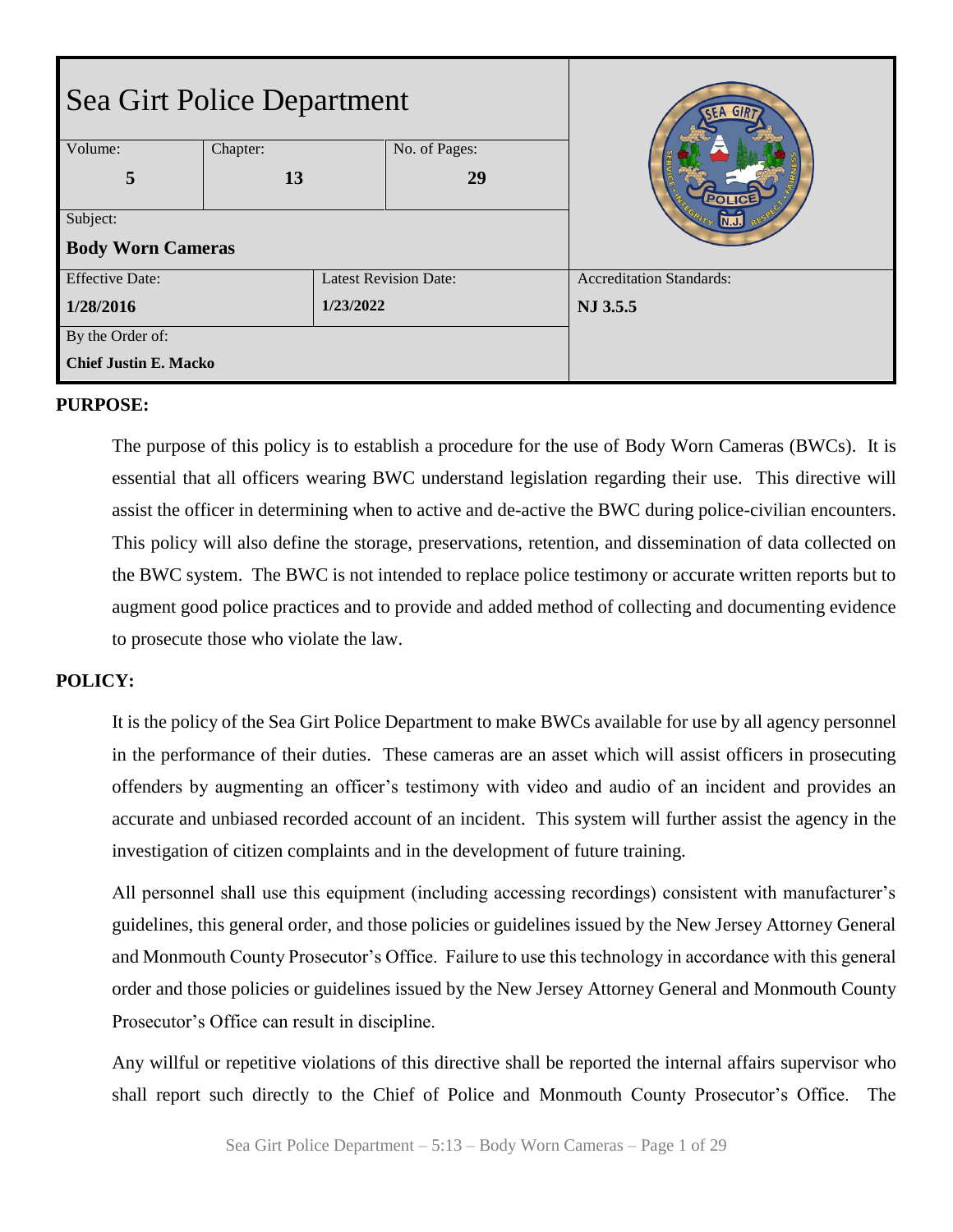Monmouth County Prosecutor's Office is authorized to take such actions as are reasonable and necessary to ensure compliance with this directive and to prevent future violations.

This policy has been drafted in accordance with Attorney General Directive 2021-5.

## **PROCEDURE:**

## **I. DEFINITIONS**

- A. **Activate** To actuate, or turn on, the recording mode/function of the body worn camera.
- B. **Advisement** A statement made by an officer at the outset of using a BWC camera to record a communication, conversation, or interaction with a civilian for the specific purpose of informing the civilian that the communication or conversation is being recorded.
- C. **Body Worn Camera (BWC)**  A device worn by a law enforcement officer that makes an electronic audio/video recording of activities that take place during any law enforcement action. This does not include a mobile video recording device (MVR) when mounted inside a police vehicle (ie dashcam), any form of electronic recording device used in undercover operations, surveillance equipment, or electronic recording devices used to record custodial interrogation/witness statements within the police agency.
- D. **Constructive Authority** Does not involve actual physical contact with a subject but involves the use of the officer's authority to exert control over a subject.
	- 1. Examples include: Verbal commands, gestures, warning and un-holstering a weapon.
- E. **Deactivate** To shut off the recording mode of a BWC.
- F. **Digital evidence** Includes photographs, images, audio, and video recordings that are stored digitally.
- G. **Force** Physical, mechanical, enhanced mechanical (if authorized) and deadly force as contained in the NJ Attorney General's Use of Force Policy.
- H. **Investigation of a Criminal Offense** Any police activity pertaining to the investigation of an indictable crime, disorderly persons offense, or petty disorderly offense, driving while intoxicated, including but, not limited to responding to a report of a possible criminal offense; an investigative detention based on or leading to reasonable and articulable suspicion to believe that a criminal offense has been or is being committed; an arrest for a criminal offense; an interview of a potential witness to a criminal offense; or canvassing an area, neighborhood, or premises for potential witnesses to a criminal offense.

Sea Girt Police Department – 5:13 – Body Worn Cameras – Page 2 of 29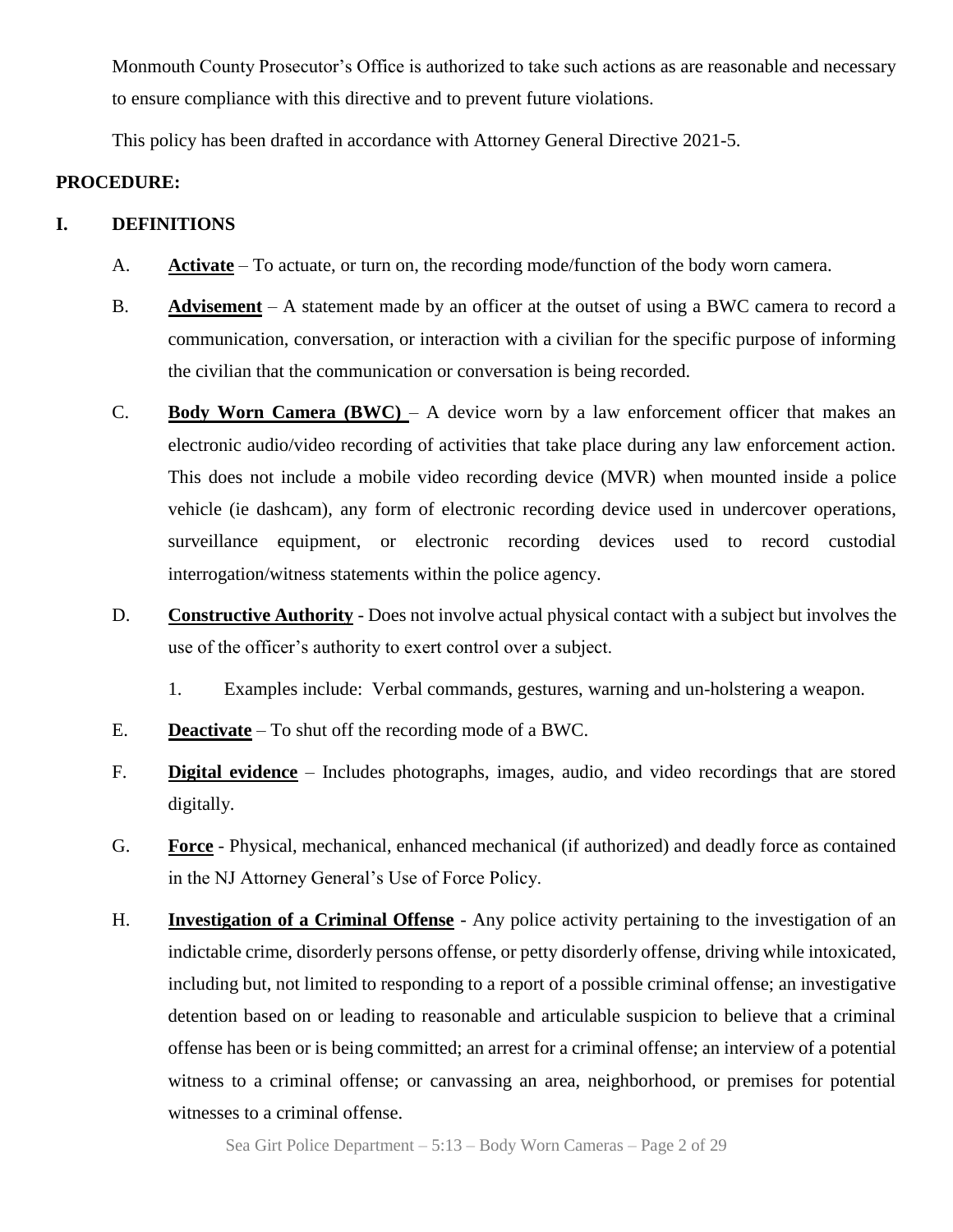- I. **Law Enforcement Agency, Agency, or Department** A law enforcement agency operating under the authority of the laws of the State of New Jersey.
- J. **Law Enforcement Officer or Officer** A person whose public duties include the power to act as an officer for the detection, apprehension, arrest, and convictions of offenders.
- K. **Proactive Enforcement Team**  Includes officers who area typically assigned to targeted enforcement operations. Unlike officers who are responsible to traditional calls for service, these officers typically assigned the singular responsibility of addressing specific, targeted offenses/offenders.
- L. **School** A public or nonpublic elementary or secondary school within this State offering education in grades kindergarten through 12, or any combination of grades, at which a child may legally fulfill compulsory school attendance requirements.
- M. **Subject of the video footage** Any law enforcement officer, suspect, victim, detainee, conversant, injured party, or other similarly situated person who appears on the body worn camera recording and shall not include a person who only incidentally appears on the recording.
- N. **System Administrator** Any person who has been assigned to administer the BWC system.
- O. **Tactical team** A group of officers who are specially selected, trained, and equipped to handle high-risk incidents including, but not limited to, those involving snipers, barricaded persons, warrant services, apprehensions, acts of terrorism, and other situations or activities as deemed necessary by command leadership.
- P. **Tagging** The electronic labeling of a video file captured by a BWC.
- Q. **Transfer Station**  A docking station which allows for the charging of a BWC and uploading of the video/audio data stored on the BWC to the authorized storage facility.
- R. **Youth Facility** A facility where children assemble under adult supervision for educational or recreational purposes, such as day-care centers, youth camps, treatment facilities, residential facilities, etc.

#### **II. GENERAL**

Sea Girt Police Department – 5:13 – Body Worn Cameras – Page 3 of 29 A. The Chief of Police has authorized the use of Body Worn Cameras (hereinafter BWC/s) in a manner consistent with the provisions outlined in this written directive.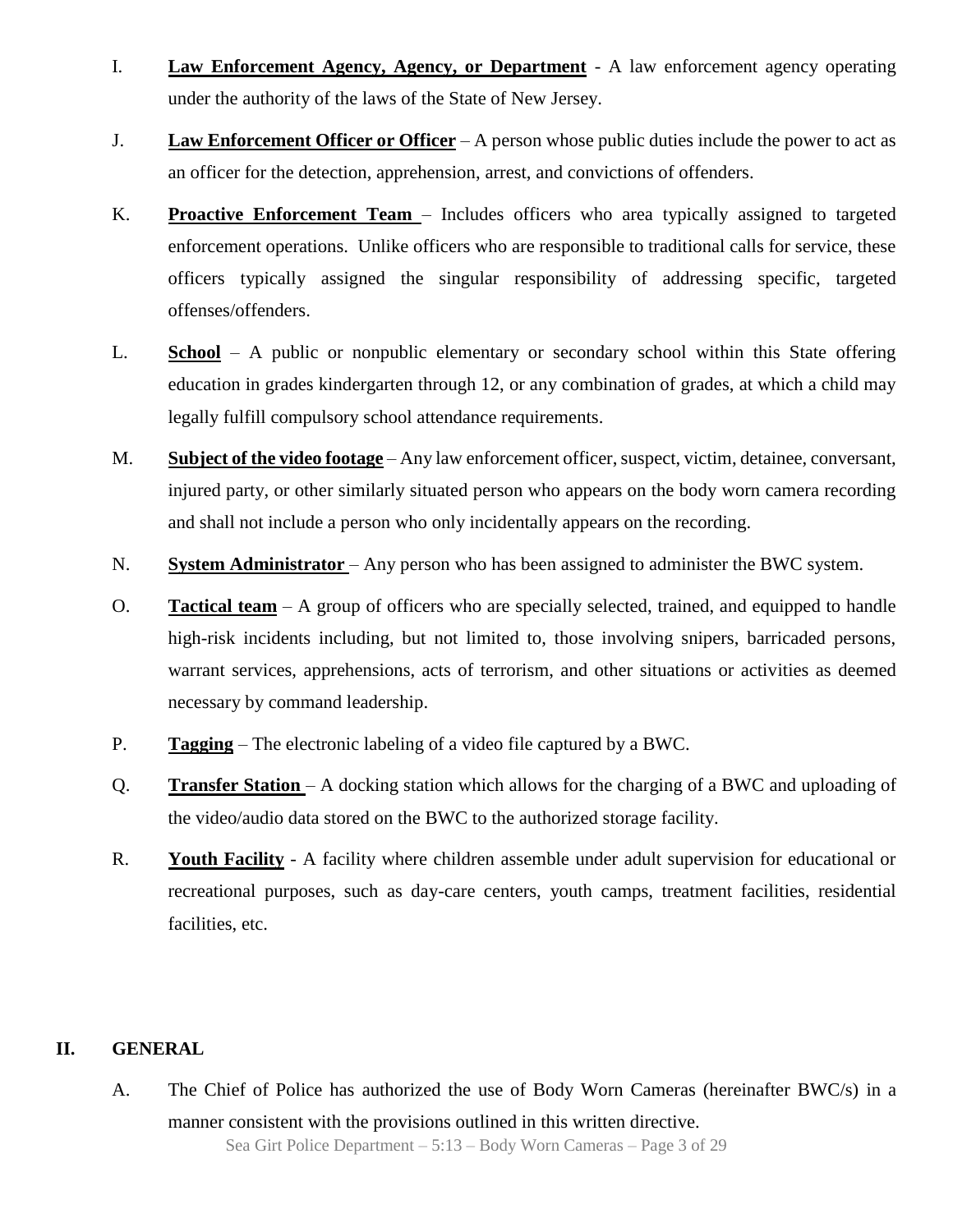- B. BWC recordings are vital to law enforcement for evidential purposes. BWCs have consistently demonstrated their value in the prosecution of criminal, and other related offenses, and to protect personnel from false claims of misconduct. Additionally, this equipment will provide valuable instructional material that can be utilized for in-service training programs.
- C. While visual and audio evidence may be captured on the recordings, the use of BWC is not intended to document all evidentiary material relevant to the court of administrative proceedings, but it can serve to supplement an officer's/detective's senses and eyewitness account.
- D. The Sea Girt Police Department recognizes that video images cannot always depict the full story, nor do video images capture an entire scene and that there are occasions when there will be technical problems with either a BWC or the retention and storage of its data. It is also recognized that officers will often have to make split second decisions based on information which is not, or cannot, be captured on a BWC. The use of BWCs do not eliminate the requirement to provide through written documentation of an incident. Persons reviewing BWC recordings much also take into account that the video and audio captured by a BWC is but one piece of evidence that provides only one perspective regarding the situation that has been recorded.
- E. There is no intent to utilize the BWC as a management tool to punish officers for minor departmental rule infractions.
- F. Officers shall not be subject to criticism for the proper exercise of lawful discretion in enforcement matters.
- G. Adequate safeguards are necessary to ensure that this technology is used in a non-discriminating way and used to properly document evidence.
- H. The BWC equipment purchased by this agency shall be the only BWCs authorized for use by the members of this agency. The BWC equipment and all data, images, video, and metadata captured, recorded, or otherwise produced by the equipment is the sole property of this agency.
	- 1. Equipment and BWCs which are authorized for use by members of this agency are listed in **[APPEDIX A](#page-28-0)** of this policy.
- I. BWC's shall be used only in performance of official police duties. The use of BWCs for personal, non-law enforcement purposes, is prohibited.
- J. Officers equipped with a BWC must comply at all times with this policy, and the policies and directives of the Monmouth County Prosecutor's Office and the New Jersey State Attorney General's Office.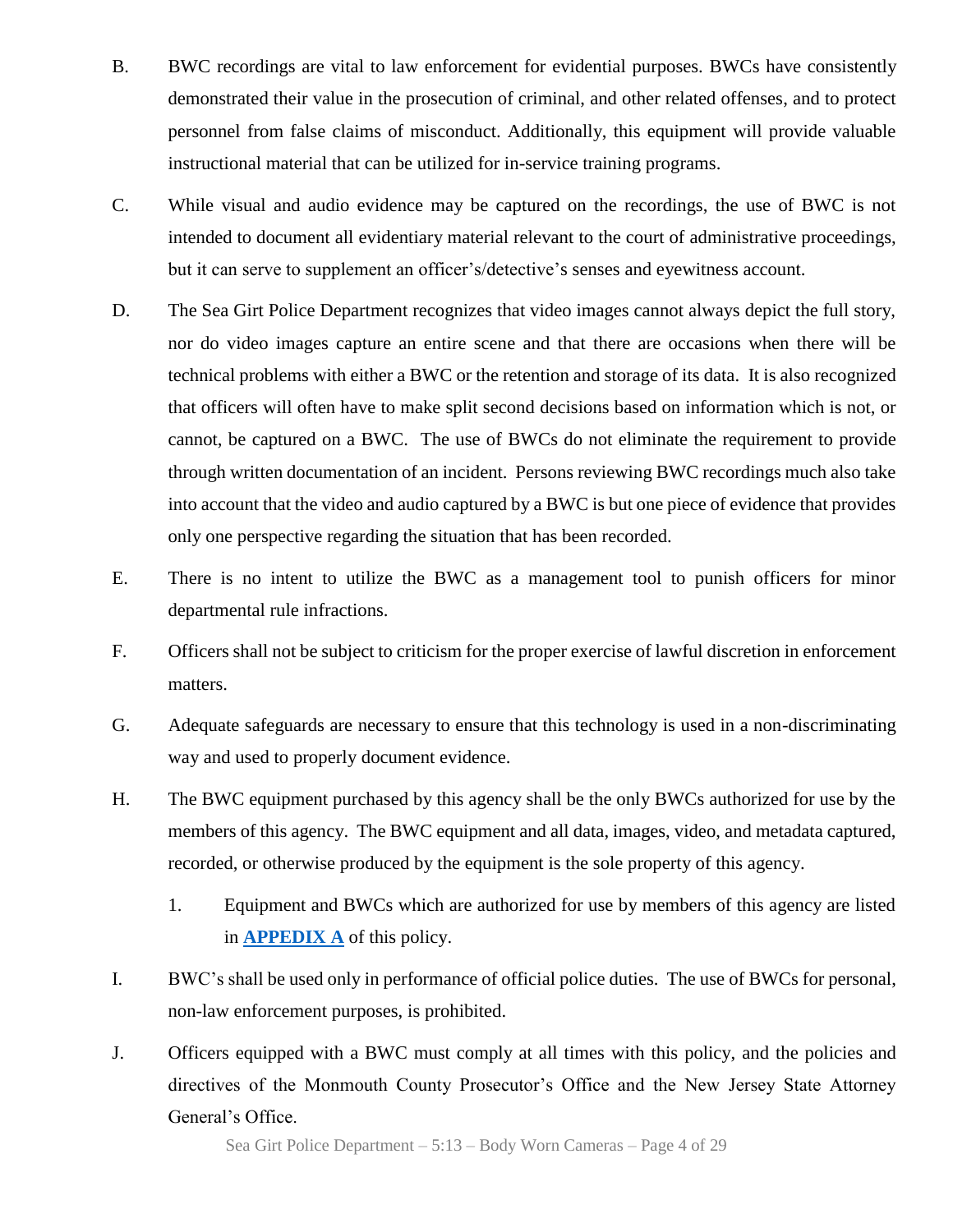- K. BWC recordings shall not be accessed, viewed, copied, released, disseminated or otherwise used by any member of this agency except for official purposes specified in this directive or by law.
- L. Recordings made by this system may serve the following purposes:
	- 1. Recordings serve as protection for police officers when there are complaints about their conduct or professionalism during encounters with the public;
	- 2. The recordings can be introduced into evidence in criminal and motor vehicle prosecutions as well as in civil litigation;
	- 3. The recordings can resolve disputes concerning what occurred during particular incidents, thereby protecting both the public and the officers involved;
	- 4. When complete recall is not possible, such as when multiple events are happening simultaneously or out of an officer's line of sight, an audio/visual recording can provide an accurate record of events;
	- 5. The recordings can provide a record of police-citizen interactions within the police vehicle when an officer's attention is on the operation of the vehicle;
	- 6. The recording can document indications that a person is an escape risk, mentally disturbed individual, intoxicated, or who are physically injured;
	- 7. The recordings will document interactions between officers and members of the opposite sex;
	- 8. The recording can provide accurate documentation of highly detailed and/or fast-moving incidents, such as roadside sobriety testing and violent encounters;
	- 9. Recordings can assist Field Training Officers in their ability to evaluate the officers in the field training program;
	- 10. Subject to the restrictions in this general order, supervisors will be able to view the recordings and select portions to use to train officers in safety, field training, interpersonal skills, proper police procedures, and legal doctrines.
	- 11. Recordings can permit supervisors to undertake more meaningful performance evaluations.
	- 12. Recordings augment management's ability to evaluate its basic police practices and interactions between its personnel and the public.
	- 13. Recordings enhance management's ability to train personnel in proper police procedures.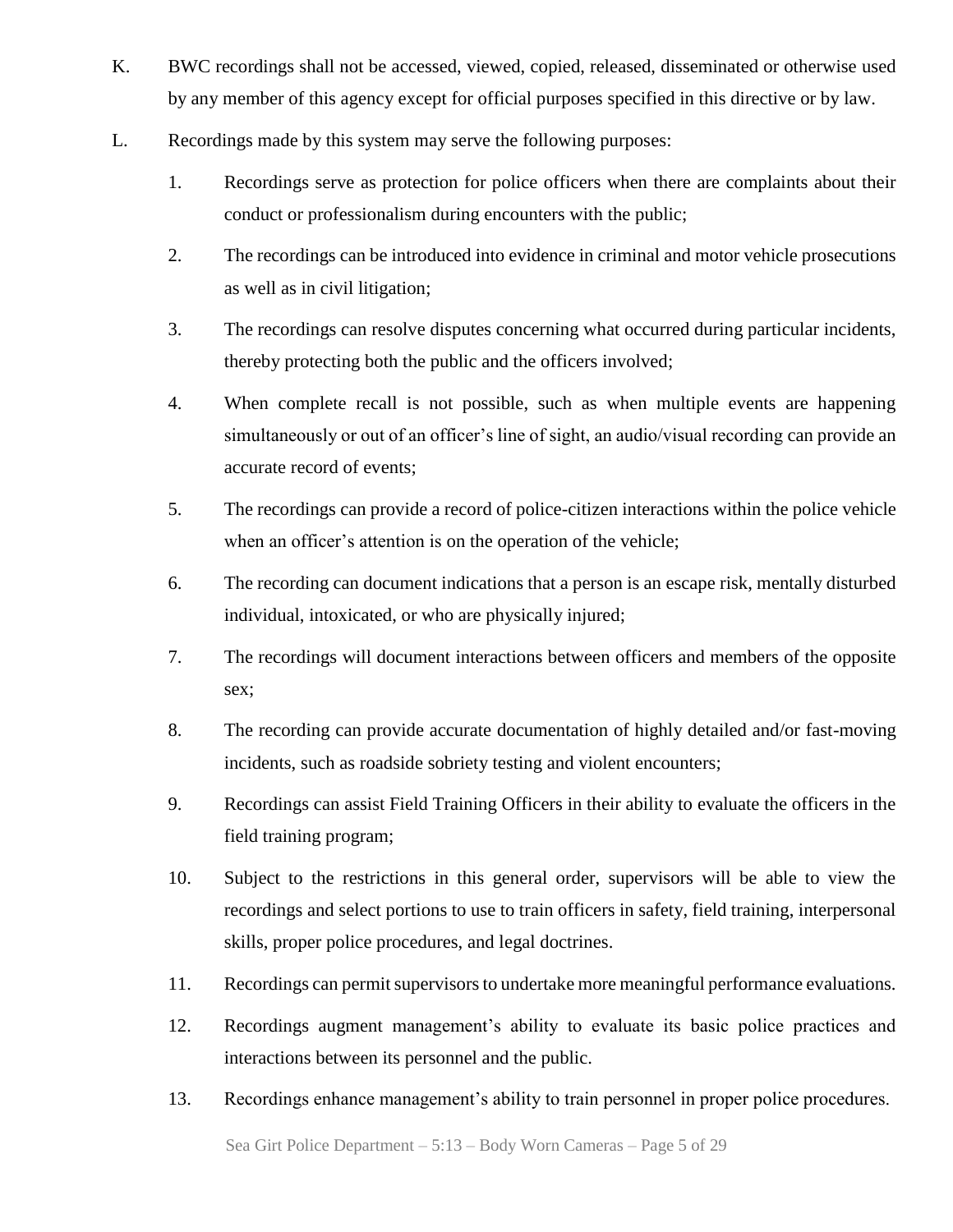- M. Under no circumstances will any employee of this agency make a personal copy of any recorded event without the permission of the Chief of Police or the Administration Commander or in accordance with this directive. This restriction also applies to any employee who entice/uses another to make a personal copy of any recorded event.
- N. Any member of this agency who knowingly violates the provisions of this policy shall be subject to discipline. Any willful or repetitive violations of this written directive shall be reported directly to the County Prosecutor. The County Prosecutor is authorized to take such actions as reasonable and necessary to ensure compliance with this written directive and to prevent future violations.
- O. In order for the BWC to capture the best possible view of a particular incident, the officer utilizing a BWC shall affix the device in accordance with the options and methods provided by the manufacturer. Suggested mounting options provided by the manufacturer is contained in [APPENDEX B](#page-20-0) of this policy.

### **III. Notice that BWCs are Deployed and Activated**

- A. The Sea Girt Police Department shall take steps to inform the public that BWCs technology has been deployed by this agency. Photographs of the devices as well as a general description of the BWC program shall be displayed on the department's website at all times while the site is active and the BWC program is active.
- B. An officer who is wearing a BWC shall notify the subject of the recording that the subject is being recorded by the BWC, unless it is unsafe or infeasible to provide such notification. Such notification shall be made as close to the inception of the encounter as is reasonably possible.
	- 1. If the officer does not provide the required notification because it is unsafe or infeasible to do so, the officer shall document the reasons for that decision in a report, CAD, or by narrating the reasons on the BWC recording.
- C. If a civilian inquires of an officer whether the officer is equipped with a BWC, or inquires whether the device is active, the officer shall answer truthfully unless they have been expressly authorized by the County Prosecutor, or designee, to make a covert recording.
- D. Prior to entering a private residence, an officer shall notify the occupant that the occupant is being recorded by the BWC and, if the occupant requests the officer to discontinue use of the officer's BWC the officer shall immediately discontinue use of the BWC unless the officer is:
	- 1. Actively engaged investigating the commission of a criminal offense.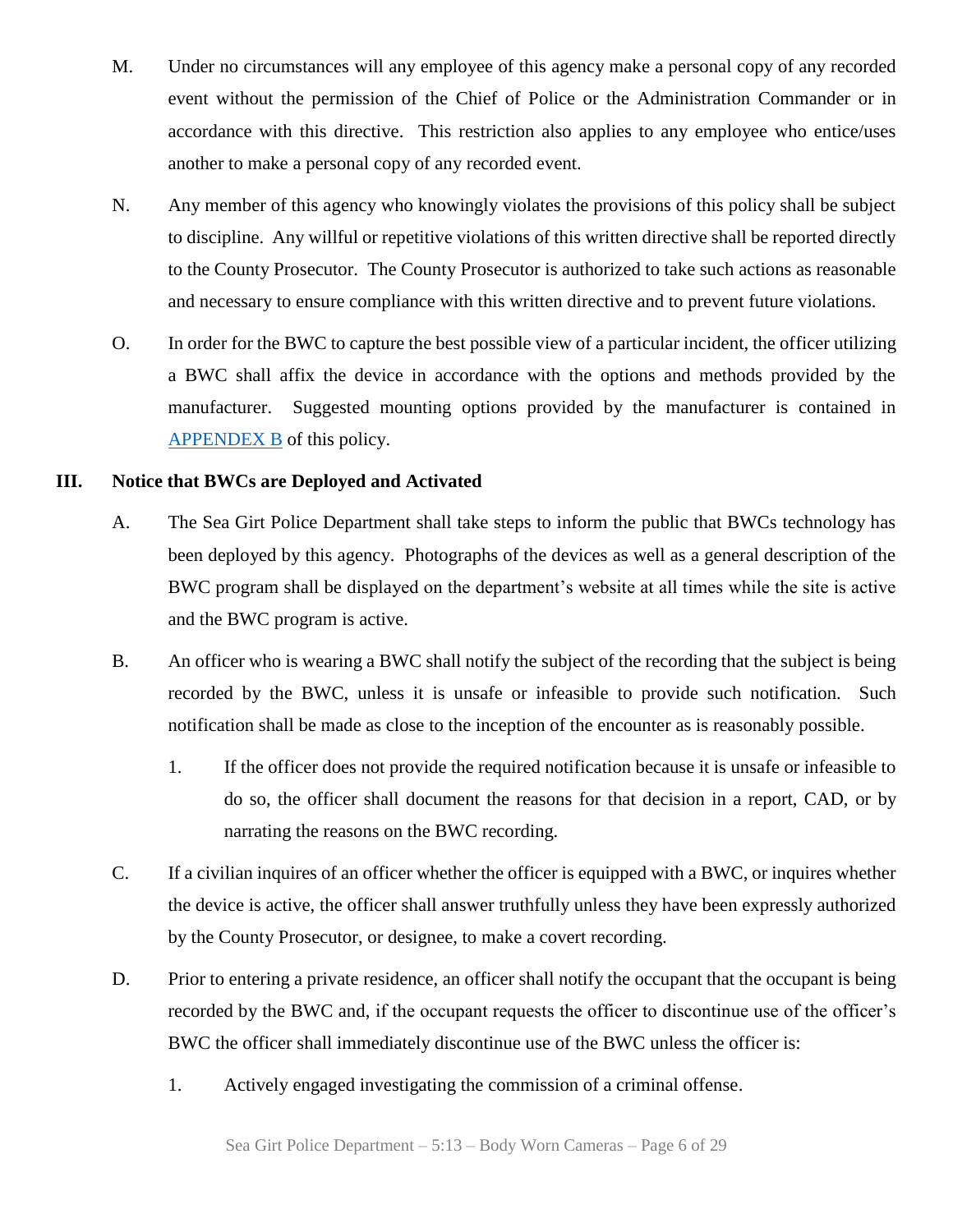- 2. Is responding to an emergency.
- 3. Reasonably believes they will be required to use constructive authority or force.
- E. When interacting with an apparent crime victim, an officer shall, as soon as practicable, notify the apparent crime victim that he or she is being recorded by the BWC. If the apparent crime victim requests the officer to discontinue the BWC recording, the officer shall immediately discontinue use of the BWC.
- F. When interacting with a person seeking to anonymously report a crime or assist in an ongoing law enforcement investigation, an officer shall notify the person that they are wearing a BWC and, if the person requests that the officer discontinue use of the BWC, the officer shall evaluate the circumstances and, if appropriate, discontinue use of the BWC.
- G. If an officer declines a request to deactivate a BWC in circumstances outlines in this section, the reasons for declining the request much be documented and shall be reported to a supervisor as soon as it is safe and practical to do so. If an officer declines a deactivation request, the officer immediately shall inform the person making the request of that decision.
- H. Officers shall not deactivate a BWC while at the scene of an incident where they reasonably believe force has been, is being, or will be employed;

# **IV. Requirements to Wear/Use BWCs**

- A. Personnel assigned to the following functions are required to be equipped with BWCs and adhere to the provisions of this directive while performing their duties:
	- 1. All uniformed patrol officers while acting in the performance of official duties, as required by N.J.S.A. 40A:14-118.3. This shall include officers assigned the following duties:
		- a. Vehicle Patrol
		- b. Traffic Enforcement
		- c. Bicycle Patrol
		- d. Foot Patrol
		- e. Beach Patrol
		- f. Road Jobs and Extra Duty Assignments
	- 2. Any officer whose assigned duties include regular interaction with members of the pubic, which reasonably may give rise to an arrest situation or use of force.

Sea Girt Police Department – 5:13 – Body Worn Cameras – Page 7 of 29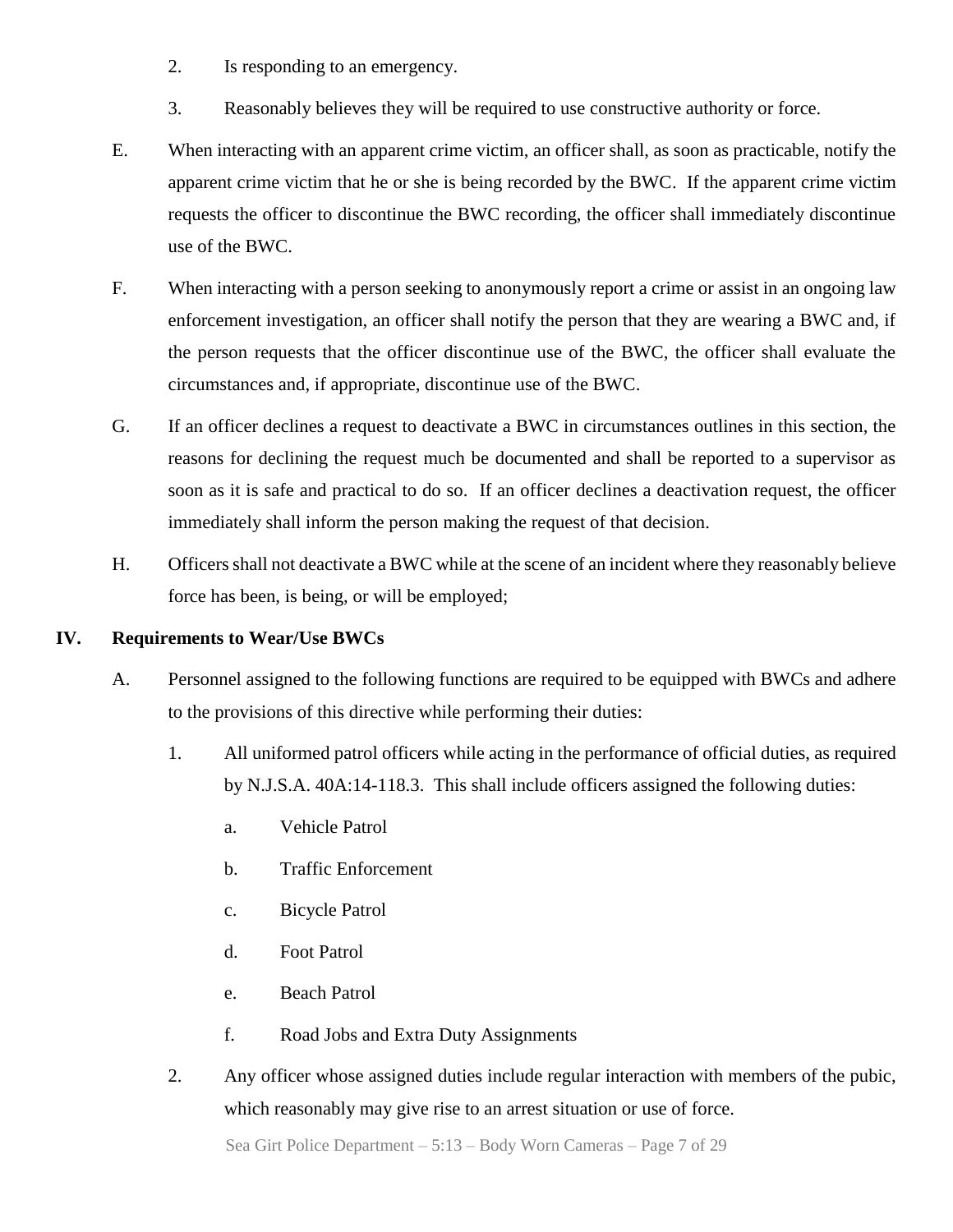- 3. Any officer assigned to a proactive enforcement operation, team, or detail.
- 4. All officers assigned to a tactical team as defined in this policy. Tactical team assignments shall include M.O.C.E.R.T. operations, Rapid Deployment Force, entry teams, warrant service teams, or other taskforces or similar units.
- 5. All officers assigned to the "front desk" duty whose duties include interaction with members of the public who enter the station to report incidents or request assistance or information.
- 6. All officers assigned to a pre-planned search warrant execution or pre-planned arrest.
- 7. All uniformed officers assigned to duties as demonstrations or potential civil disturbances.
- 8. All officers assigned to, or to work along with, any canine unit.
- 9. Detectives and Administrative Officers shall wear/utilize BWCs when conducting arrests and while engaged in field duties (e.g. road coverage, search warrant executions, raids, ect.).
- B. Officers Not Required to Wear BWCs Notwithstanding the provisions outlined above, the following officer are not required by this directive to be equipped with BWCs:
	- 1. Officers engaged in undercover assignments.
	- 2. Officers acting as hostage negotiators or crisis negotiators working in conjunction with tactical teams.
	- 3. Officers assigned to administrative duties within the agency. This provision shall not exclude officers assigned to "front desk" duty.
	- 4. Officers engaged in union representation of a member of the collective bargaining unit.
	- 5. Non-uniformed officers assigned to investigative, non-enforcement duties, when authorized by the Chief of Police.
	- 6. Officers engaged in crime-scene processing duties.

# **V. Officer Responsibilities**

A. Each BWC has a unique serial number and has been assigned an internal tracking identification number. Each BWC will be electronically assigned or logged to a specific officer in a manner prescribed by the manufacturer.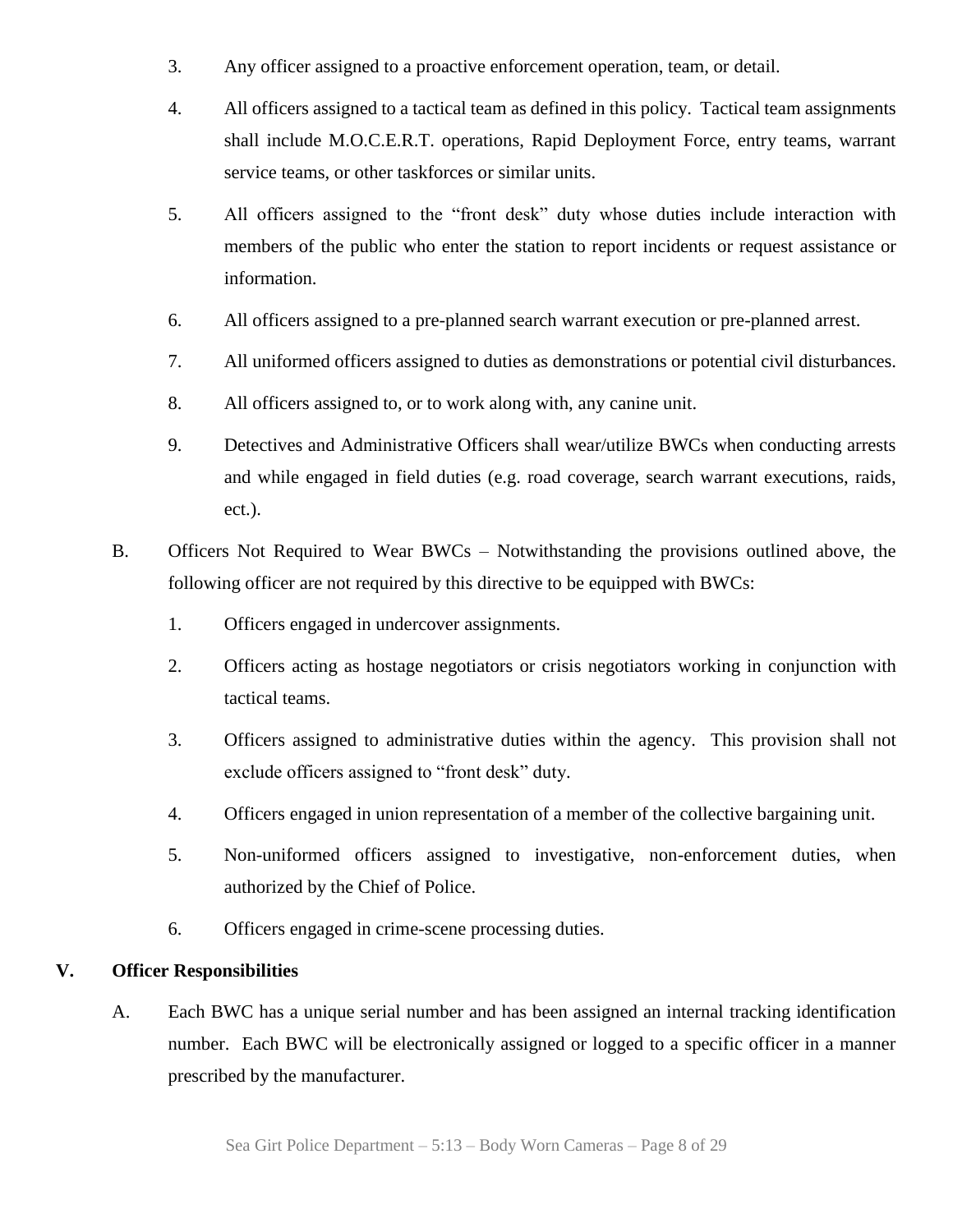- 1. At no time will any officer be authorized to use a BWC which is electronically assigned to any other officer.
- B. Officers required to wear a BWC as stated above shall wear the device as an authorized component of the uniform of the day.
- C. BWC equipment is the responsibility of the assigned law enforcement officers and shall be used with reasonable care to ensure proper functioning.
- D. When not in use, the BWC shall be stored in the designated transfer station. This will allow the unit to be charged and for the data to be transferred and stored in the secure storage server.
- E. A BWC used by an officer shall be placed so that is maximized the camera's ability to capture video footage of the officer's activities.
- F. If an officer fails to activate the BWC, fails to record an entire event contact, or interrupts the recording, the officer shall document in the applicable incident report the reason why a recording was not made, was interrupted, or was terminated.
	- 1. If practical, the officer should request dispatch time stamp a note in the incident's CAD upon learning of a BWC failure during the incident.
- G. Officer shall note in an incident report when BWC recordings were made during the incident.

# **VI. TRAINING**

- A. The Sea Girt Police Department shall designate one or more training officers and establish a training program that ensures officers equipped with BWCs, and those who handle the recorded data, understand the provisions of this policy and the proper operation of the authorized device(s).
- B. All officers who have been assigned a BWC shall complete any prescribed training program prior to using the device.
- C. The Accreditation Manager/Training Officer shall be responsible for collecting and retaining training records.

#### **VII. INSPECTION AND MAINTENANCE**

- A. Officers shall inspect their BWCs at the beginning of each shift as well as at the shifts conclusions to guarantee both video and audio readiness of the system. The inspection shall include, but not be limited to:
	- 1. Ensuring battery is adequately charged;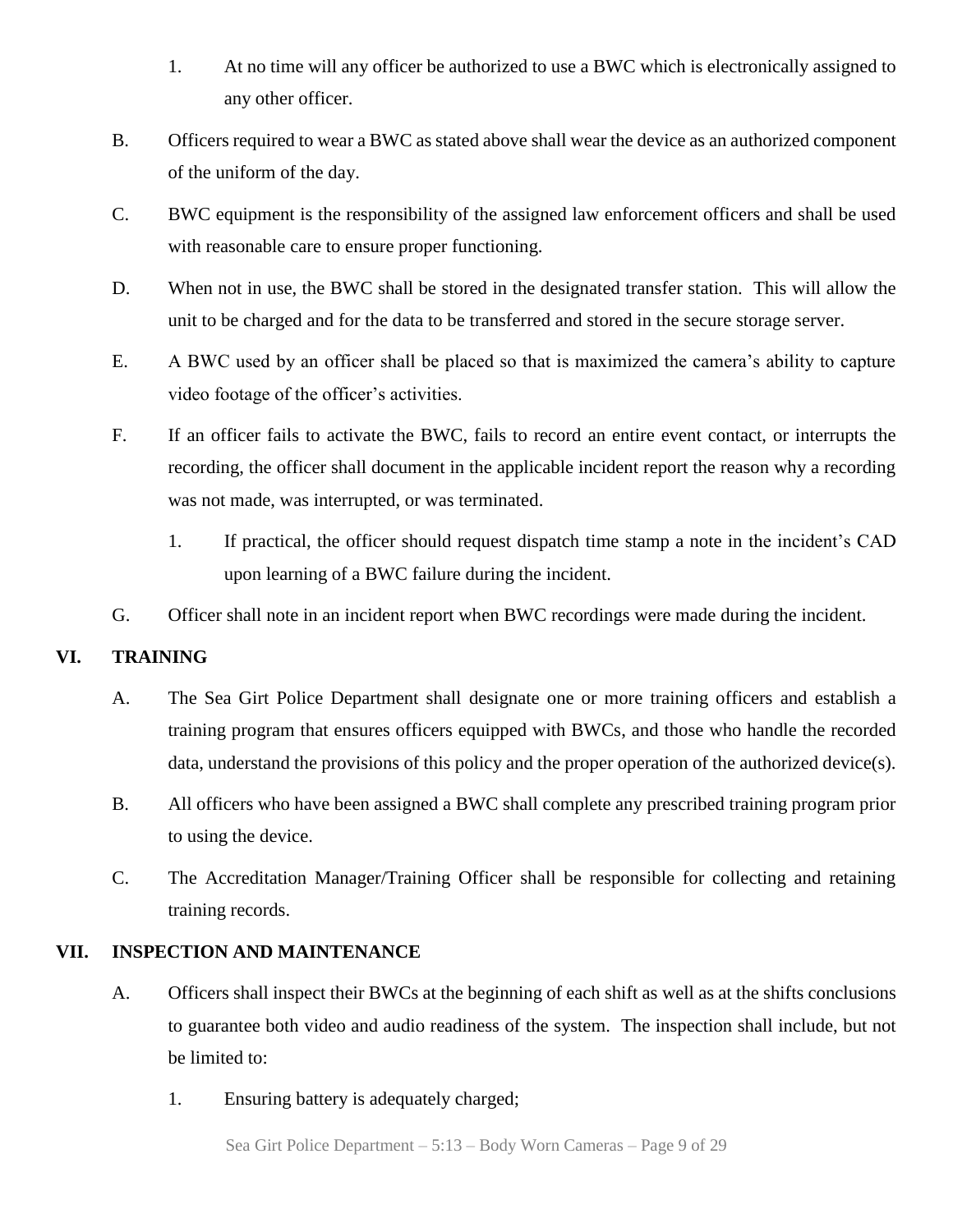- 2. Ensuring the device has sufficient memory to complete their tour of duty;
- 3. Ensuring the proper positioning of the BWC on the officer's uniform; and
- 4. Ensuring the device is fully functional;
- B. The pre and post shift inspection shall be recorded and the officer will verbalize the date and time, and state a test is being performed on the unit.
- C. If a malfunction is detected, the officer shall report the malfunction to a supervisor and document the malfunction in a CAD report and include the unit/serial number. If the malfunction cannot be rectified, the device shall be removed from service.
- D. If the BWC malfunctions while out in the field, the malfunction shall be reported to the shift supervisor as soon as practical. The malfunction shall be documented in a CAD report.
- E. A copy of a CAD report, fully and articulately documenting any malfunction, shall be forwarded to the system administrator.

#### **VIII. OPERATION**

- A. The use of BWCs allow for a clearly documented, firsthand and completely objective account of an incident. Therefore, officers shall activate their BWC prior to arrival at the scene of a dispatched call for service and officers shall activate their BWC for a proactive event prior to initiation of the even or as soon as safely possible. This will allow the maximum amount of information regarding the incident to be captured.
- B. The decision to activate or de-activate a BWC is subject to the rules established in [Attorney](http://www.nj.gov/oag/dcj/agguide/directives/racial-profiling/pdfs/law-enforce-dir-2005-1.pdf)  [General Law Enforcement Directive 2005-1,](http://www.nj.gov/oag/dcj/agguide/directives/racial-profiling/pdfs/law-enforce-dir-2005-1.pdf) which strictly prohibits any form of raciallyinfluenced policing.
- C. BWC shall only be activated while in performance of official police duties and for the purpose of recording incidents, investigations, and police-civilian encounters involving those law enforcement activities specified in this directive.
- D. Except as otherwise restricted in this general order, officers shall video and audio record all law enforcement activity including any interaction with a civilian. However, if an immediate threat to the officer's life or safety makes activating the BWC impossible or dangerous, the officer shall activate the BWC at the first reasonable opportunity to do so. Examples of such required recordings include, but are not limited to:
	- Sea Girt Police Department 5:13 Body Worn Cameras Page 10 of 29 1. When the officer initiates an investigative detention to include: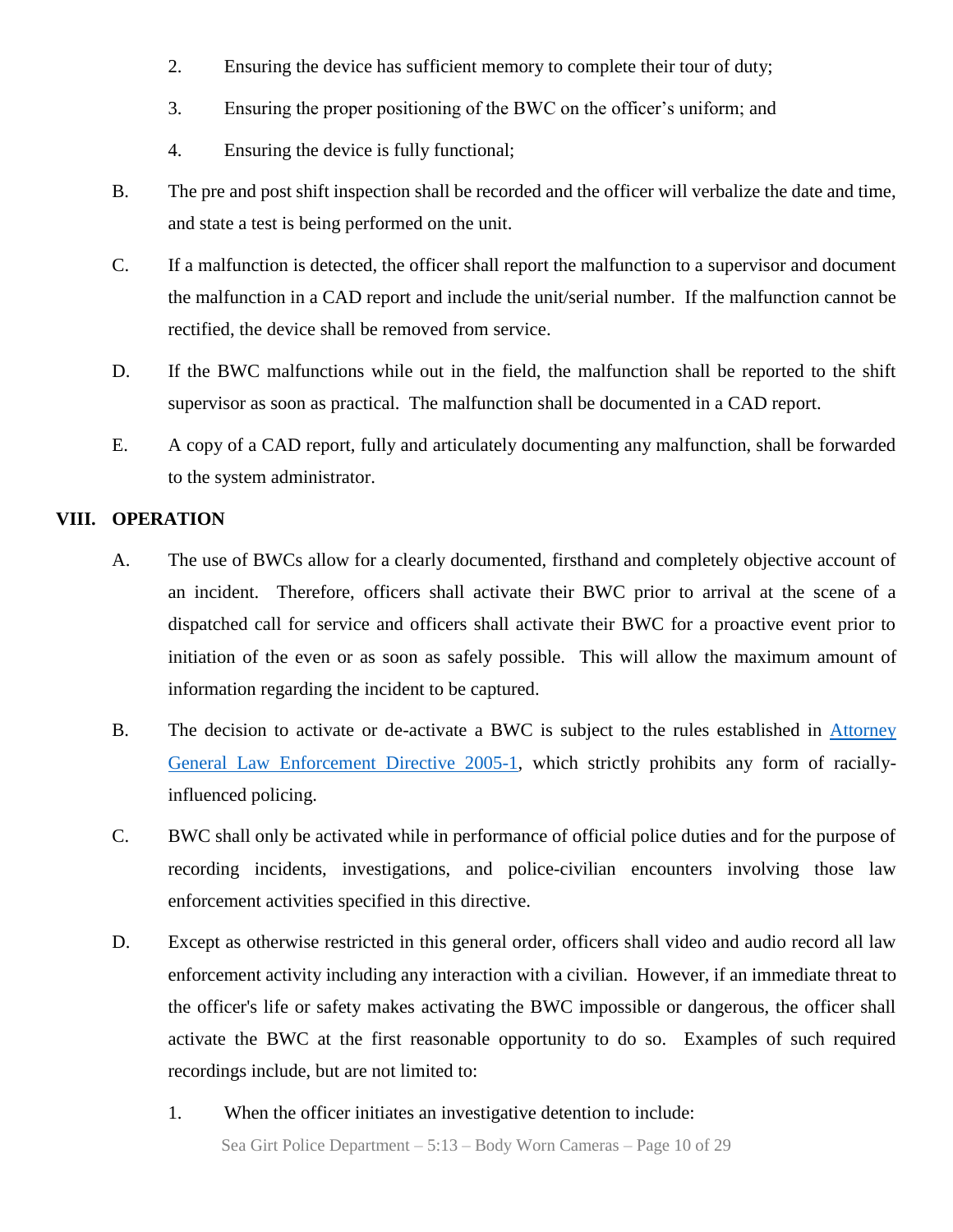- a. Traffic/Motor Vehicle Stops, criminal suspicion stops, field contacts or field interviews.
- 2. An officer is responding to a call for service and is at or near the location to which the officer has been dispatched.
- 3. Conducting a motorist aid or performing a community caretaking function;
- 4. Interviews of witnesses when conducting investigations of criminal or motor vehicle violations/offenses (not to include undercover investigations or related surveillance activities).
- 5. Conducting a custodial interrogation of a suspect unless the interrogation is being recorded on our agency interview/interrogation recording system in accordance with [Rule 3:17](https://www.judiciary.state.nj.us/rules/r3-17.htm) (electronic recordation of station house interrogations);
- 6. Making an arrest;
- 7. Conducting a protective frisk for weapons;
- 8. Conducting any kind of search, consensual or otherwise;
- 9. Engaged in a police response to any type of civil disorder in circumstances where the officer is engaged with or in the presence of civilians and the officer or any other officer on the scene may be required to employ constructive authority or force;
- 10. When using constructive authority or force is used, or when the officer reasonably believes that constructive authority or force may be used in an encounter not listed in this policy based on specific and articulable facts warranting heightened caution that are documented by narrating on the BWC and/or in the police incident report;
- 11. The officer is transporting an arrestee to a police station, county jail, or other place of confinement, or a hospital or mental health facility;
- 12. Any call for service related to a violation or suspected violation of possessing or consuming marijuana, hashish, or cannabis item.
- 13. Field sobriety testing;
- 14. Stationary police details:
	- a. Any checkpoint, roadblock or stop such as DWI checkpoints, inspection/seatbelt checkpoints, pedestrian traffic enforcement details, ect;

Sea Girt Police Department – 5:13 – Body Worn Cameras – Page 11 of 29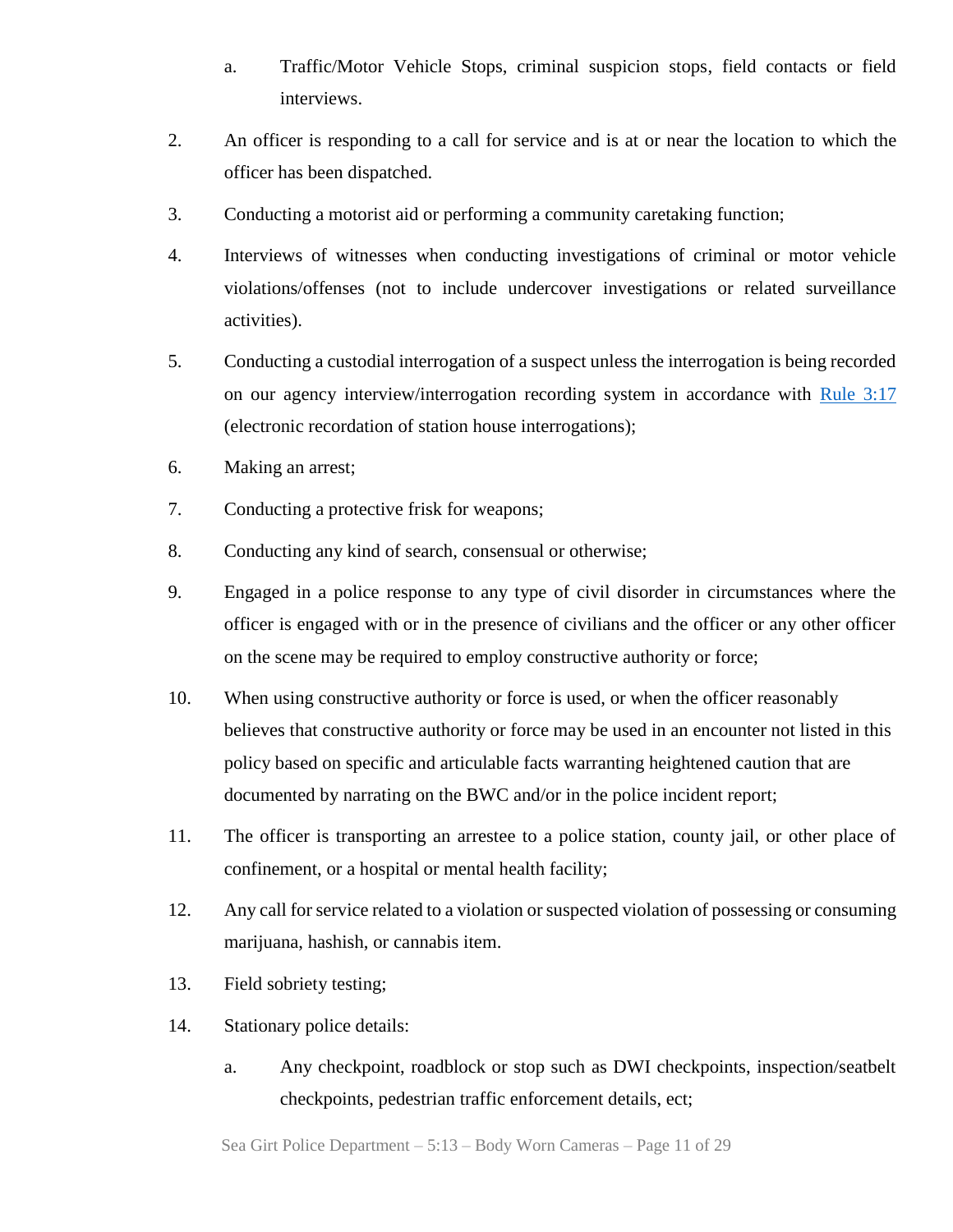- 15. Investigations of criminal violations;
- 16. The officer responds to or is involved in a deadly force encounter or in emergency assistance call (ie, shots fired or officer in distress);
- 17. While operating in a major crime scene or at the scene of a serious crash site (not to include crime scene processing);
- 18. Drug recognition expert (DRE) evaluations;
- 19. Overdose and suspected overdose investigations;
- 20. Motor vehicle and foot pursuits;
- 21. Search warrant execution;
- 22. Special events or projects, including but not limited to crowd control, unruly crowds, or any incident requiring activation of the all-hazards or emergency operations plan;
- 23. Any contact that becomes adversarial when the BWC has not already been activated.
- 24. Where the officer reasonably believes any other officer on scene has engaged in any of the requirements listed in this policy;
- E. **Underage Alcohol and Marijuana Use** Consistent with the provisions of N.J.S.A. 2C:33- 15a(4), an officer's BWC shall be activated whenever the officer is responding to a call for service related to an underage person who is suspected of violating the law with respect to possessing or consuming an alcoholic beverage, marijuana, hashish, or a cannabis item. An officer shall also activate their BWC at the initiation of any law enforcement activity or investigative encounter between an officer and any person suspected of being in violation of 2C:33-15. The BWC shall remain activated until the encounter has fully concluded, and the officer leaves the scene.
- F. When an officer, whether an officer in uniform or in plain cloths, is transporting an arrestee, the BWC shall remain activated at all times while the BWC equipped officer is in the presence of the arrestee until any of the following occur:
	- 1. Arrestee is secured in a holding cell;
	- 2. Arrestee is secured in the processing room;
	- 3. Custody of the arrestee has been transferred to the county jail;
	- 4. Arrestee is with hospital/medical/mental health personnel;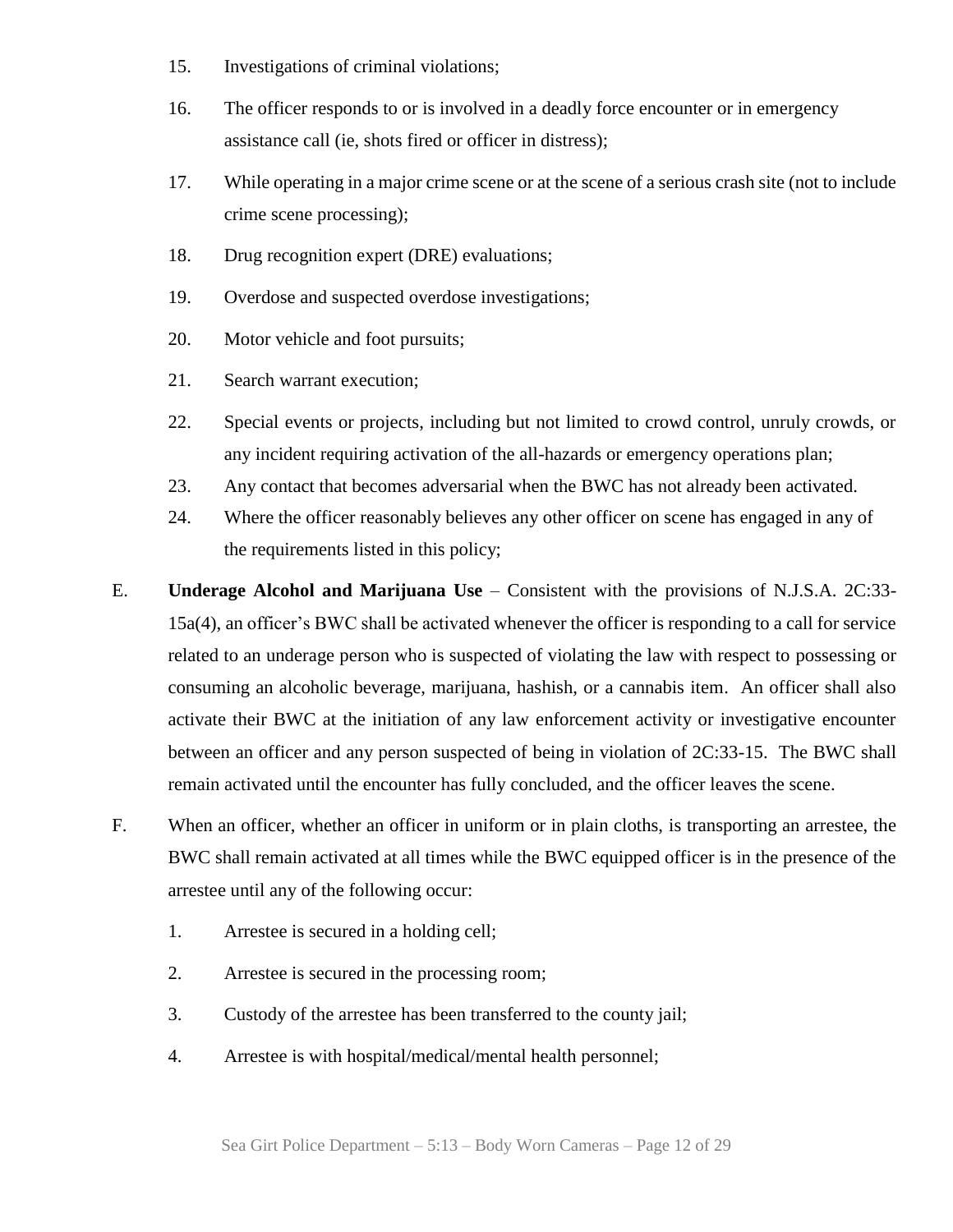- 5. The BWC equipped officer is no longer in the presence of the arrestee and there are no other activation requirements exist.
- G. **Deadly-Force Incidents and Other Exigent Circumstances** When an officer equipped with a BWC is dispatched to or otherwise goes to a scene of an incident knowing or reasonably believing that deadly force has been or is being employed, or to a scene where an officer has requested emergency assistance, the officer shall activate the BWC before arriving at the scene when feasible.
	- 1. Notwithstanding any other provision of this general order, an officer while at the scene of a police deadly-force event, pursuit resulting in a death or serious bodily injury, in-custody death, or the on-scene investigation of such events shall not deactivate his/her BWC unless instructed to do so by the assistant prosecutor or deputy attorney general supervising the investigation of the deadly force incident pursuant to Attorney General Law Enforcement Directive 2019-4. The assistant prosecutor, deputy attorney general, or his/her designee supervising the investigation may provide such instruction telephonically.
- H. When a BWC is required to be activated in accordance with this policy, the **device must remain activated for the entire duration of the event** until either the law enforcement officer or citizen has departed the scene or the event is concluded, except when deactivation is otherwise expressly authorized in this policy.
	- 1. Any officer providing assistance of back-up to an officer on an event where activation of a BWC is required, is also required to have their BWC activated until the citizen has departed the scene or their assistance is no longer needed.

# **IX. DEACTIVATION / MUTING OF A BWC**

- A. **Criminal Investigation Strategy/Planning Discussions** An officer may deactivate a BWC while participating in a discussion pertaining to criminal investigation strategy and planning, briefing other officers, considering what investigative techniques to pursue, conducting in-person or telephonic notifications, or discussing any other related strategies with other officers/supervisors provided that the discussion is not conducted in the immediate presence of a civilian or the officer is not actively engaged in the collection of physical evidence.
	- 1. The officer shall only deactivate the BWC when not in direct contact with the victim, suspect, witness, or an individual who is being detained.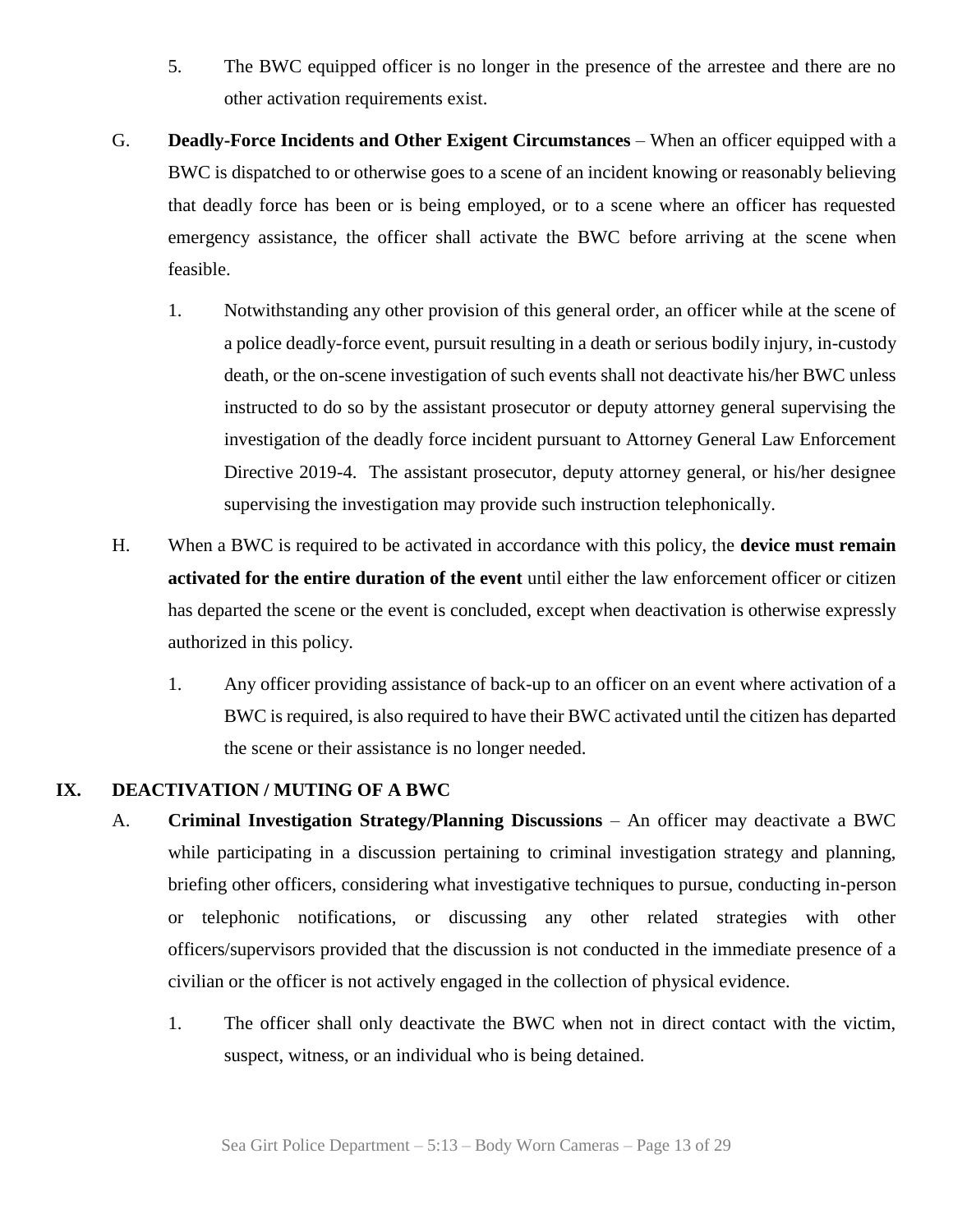- 2. Prior to deactivating the BWC, the officer shall verbalize and record their intention to deactivate along with the reason for such action and must document the same in their written report.
- 3. The BWC shall be reactivated immediately when citizen contact is reestablished.
- B. **DWI Incidents and Electronic Breath Testing** The BWC shall be deactivated while in the area where an electronic alcohol breath-testing device is being used, or as necessary, shall be removed from the area where such device is being used. Nothing herein shall be construed to preclude the use of a BWC to record the behavior of a person arrested for driving while intoxicated other than while the person is in the breath-testing area while the electronic breath testing device is being operated. If this provision requires deactivation of a BWC, the officer shall narrate the reasons for de-activation ("I am deactivating the BWC because the suspect is about to take a breath test."), and the BWC shall be re-activated when safe and practicable to do so following the completion of the breath testing operation.

#### C. **Deactivation at the Request of a Civilian**

- 1. An officer may deactivate a BWC when a civilian whom the officer is conversing with requests the BWC to be turned off and the officer reasonably believes the civilian will not cooperate or provide information if the device not deactivated. The officer shall not suggest to the person that the BWC should be deactivated; nor shall the officer ask the person whether he or she would prefer that the BWC be deactivated. Rather, the request for deactivation must be self-initiated by the civilian. The officer may explain the consequences of deactivation. (ie. Evidence relevant to a criminal investigation will not be recorded)
- 2. Officers have no obligation to stop recording in response to a citizen's request if the recording is pursuant to an investigation, arrest, lawful search, or circumstances clearly dictate that continued recording is necessary. However, the officer shall consider privacy and safety issues of the civilian, whether the encounter is within the civilian residence, and the need for the information the civilian may provide. Such requests for deactivation include, but are not limited to;
	- a. Citizens reporting confidential information regarding criminal activity;
	- b. Citizens requesting to remain anonymous;
	- c. When a person other than an arrestee, is seeking emergency medical services for him/herself or another and requests that the BWC be deactivated; or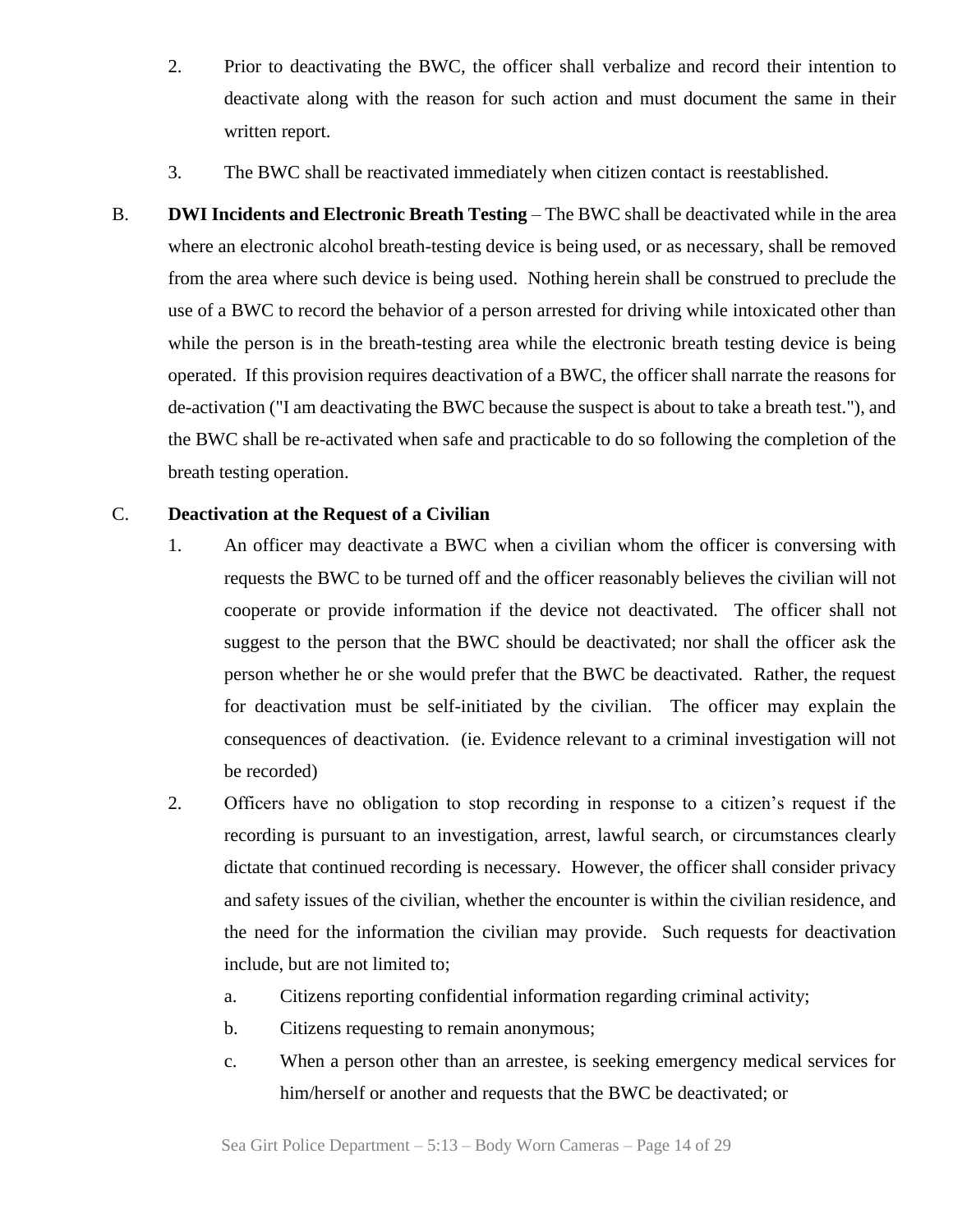- d. When authorized to do so by an Assistant Prosecutor for good and sufficient cause as determined by the Assistant Prosecutor. The officer shall narrate such circumstances for deactivation on the BWC recording, indicating the name of the Assistant Prosecutor authorizing deactivation.
- 3. When an officer deactivates a BWC pursuant to a civilian's request, the officer shall;
	- a. Record the conversation between the citizen and the officer concerning the request to deactivate.
	- b. Narrate the circumstances surrounding the deactivation prior to the deactivation of the BWC;
	- c. Report the circumstances concerning the deactivation to his/her supervisor as soon as practicable;
	- d. Document the circumstances of the deactivation in the officer's report concerning the incident under investigation. It is critical that the circumstances surrounding the deactivation of the BWC be documented as the law enforcement officer will likely be subject to cross-examination regarding same;
	- e. The BWC shall be reactivated as soon as it is safe and practical to so and then the circumstances requiring deactivation no longer exist and the officer would be otherwise required to activate the BWC.
- 4. If an officer declines a request to deactivate a BWC in circumstances outlines in this section, the reasons for declining the request much be documented and shall be reported to a supervisor as soon as it is safe and practical to do so. If an officer declines a deactivation request, the officer immediately shall inform the person making the request of that decision.
- D. An officer may deactivate a BWC when specifically authorized to do so by an assistant prosecutor. When an officer deactivates a BWC under these circumstances, the officer shall verbalize and record the reason for the deactivation to include the name of the person requesting the deactivation.
- E. **Reactivation when actual force is authorized**  If circumstances develop so that an officer is authorized to use force, the BWC shall be reactivated as soon as it is safe and practical to do so.
	- 1. Officers shall not deactivate a BWC while at the scene of an incident where they reasonably believe force has been, is being, or will be employed.
- F. **Reactivation When Reason for Deactivation No Longer Exists** In any instance where a BWC was deactivated for any of the above reasons, the device shall be reactivated as soon as it is safe and practical to do so if an when the circumstances justifying the deactivation no longer exist.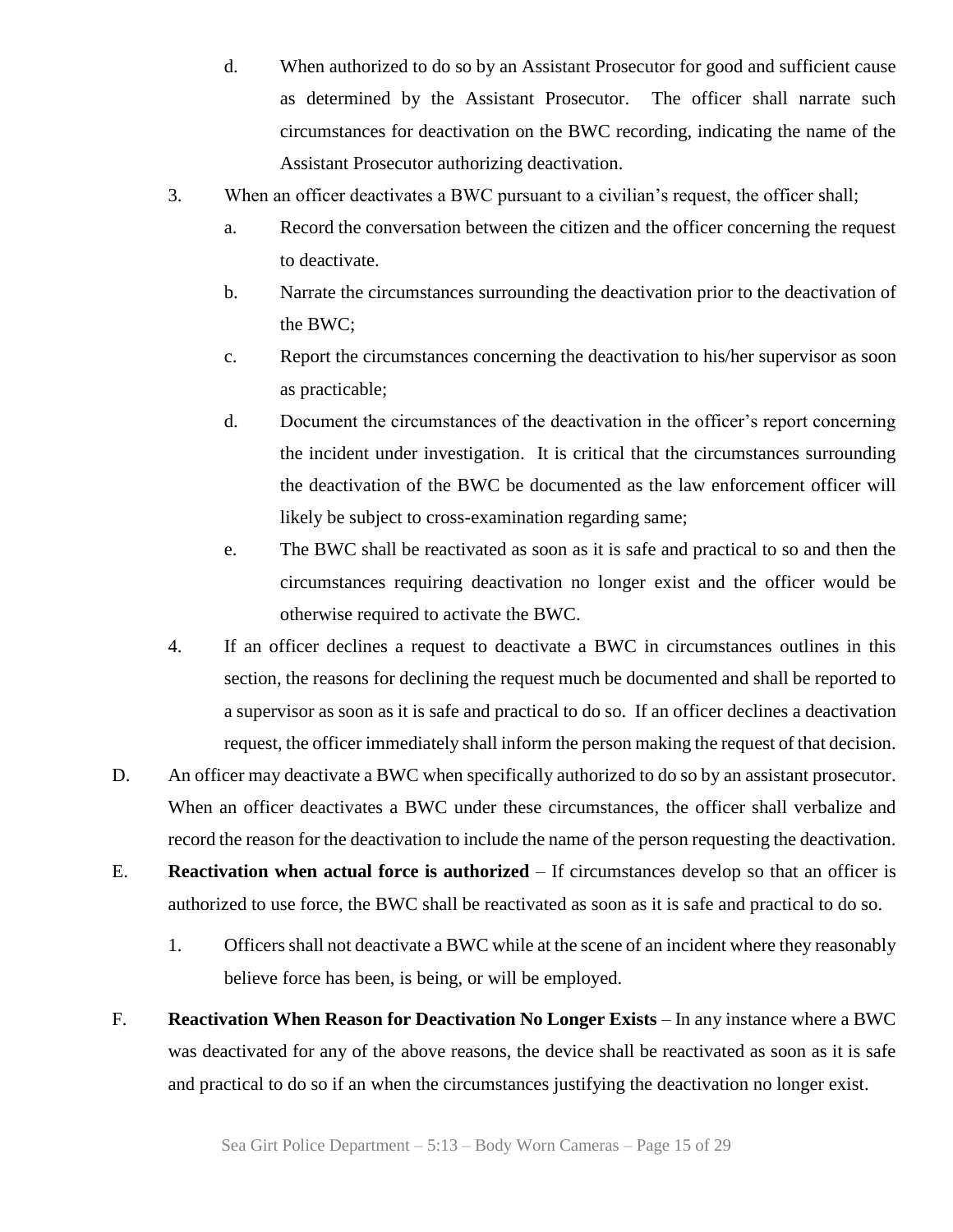G. **Underage Alcohol and Marijuana Use Incidents** – Consistent with the provisions in N.J.S.A. 2C:33-15a(4), no officer shall deactivate a BWC for any reason, including requests by the subject of the encounter, when the officer is responding to a call for service, or during an investigative encounter related to an underage person who is suspected of violating the law with respect to the possession or consumption of an alcoholic beverage, marijuana, hashish, or a cannabis item.

# **X. RESTRICTIONS ON ACTIVATION**

# A. **Special Restrictions When Recording in Schools, Healthcare/Treatment Facilities, and Places of Worship**

- 1. Unless an officer is actively engaged in investigating the commission of a criminal offense, responding to an emergency or reasonably believes that the use of constructive authority or force may be required, the officer shall not activate the BWC, or deactivate a BWC that has been activated when:
	- a. In a school or youth facility property under circumstances where minor children would be in view of the BWC;
	- b. In a patient care area of a healthcare facility, medical officer, or substance abuse treatment facility under circumstances where patients would be in view of the BWC;
		- a. If the BWC captures the image of a patient in a substance abuse treatment facility, the County Prosecutor or designee, shall be notified to ensure compliance with all applicable federal laws and regulations providing for the confidentiality of substance abuse treatment information. These recording shall not be accessed without the permission of the Prosecutor's Office.
	- c. In a place of worship under circumstances where worshipers would be in view of the BWC.
- 2. If an officer is required to de-activate the BWC in accordance with the provisions of this section, the officer shall narrate the reason for de-activation (e.g., "I am entering a school building where children are present."). The BWC shall be re-activated as soon as it is safe and practicable to do so if and when the circumstances requiring the de-activation no longer exists (e.g., the officer is conversing with an adult as part of a criminal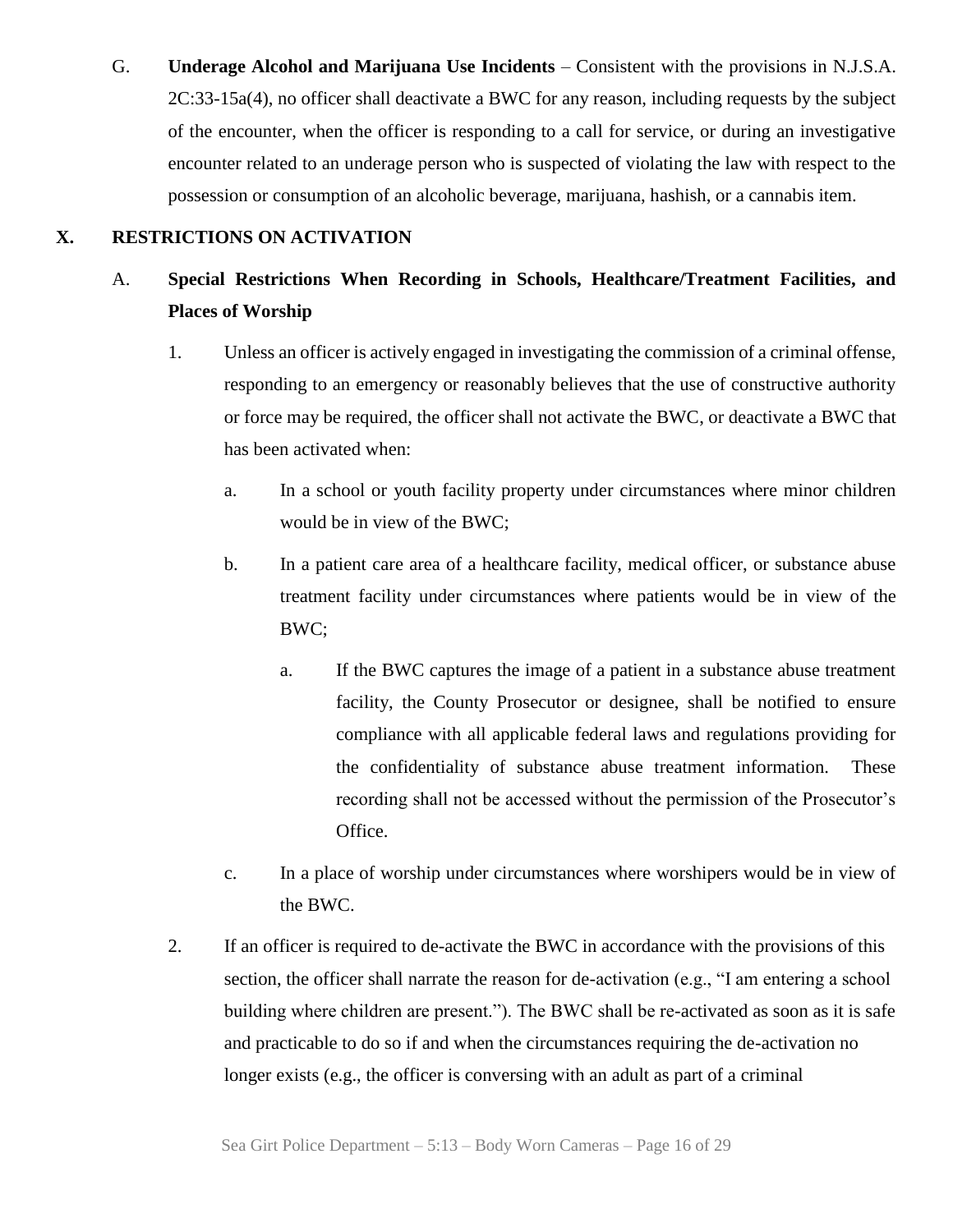investigation while in a place within the school where children would not be in view of the BWC).

# B. **Special Restriction - Undercover Officers or Confidential Informants May Be Recorded**

- 1. An officer shall not activate a BWC or shall deactivate a BWC that has been activated, if the officer knows or reasonably believes that the BWC would risk revealing the identity of an undercover officer or confidential informant or otherwise would pose a risk to the safety of an undercover officer or confidential informant, unless the exigency of the situation and danger to the officer require that the require the encounter to be recorded.
- C. BWCs shall only be used in conjunction with official law enforcement duties. BWC shall NOT be used to record:
	- 1. While in a courtroom during court proceedings, unless the officer is responding to a call for service or is authorized to use constructive authority or force or unless such activation is expressly authorized by the judge;
	- 2. Covert communications with other police personnel;
	- 3. Encounter with undercover officers or confidential informants;
	- 4. When on break;
	- 5. While in the department locker room (unless otherwise AUTHORIZED for training or an official law enforcement function);
	- 6. While in the restroom for personal business;
	- 7. When engaged in personal business;
	- 8. While engaged in police union or association business;
	- 9. In a location where individuals have a reasonable expectation of privacy, such as a restroom, locker room, or break room (unless otherwise AUTHORIZED for training or an official law enforcement function);
	- 10. During counseling, guidance sessions, personnel evaluations or any similar supervisory interactions.
	- 11. During training evolutions or exercises unless specifically authorized by the person in charge of the training session.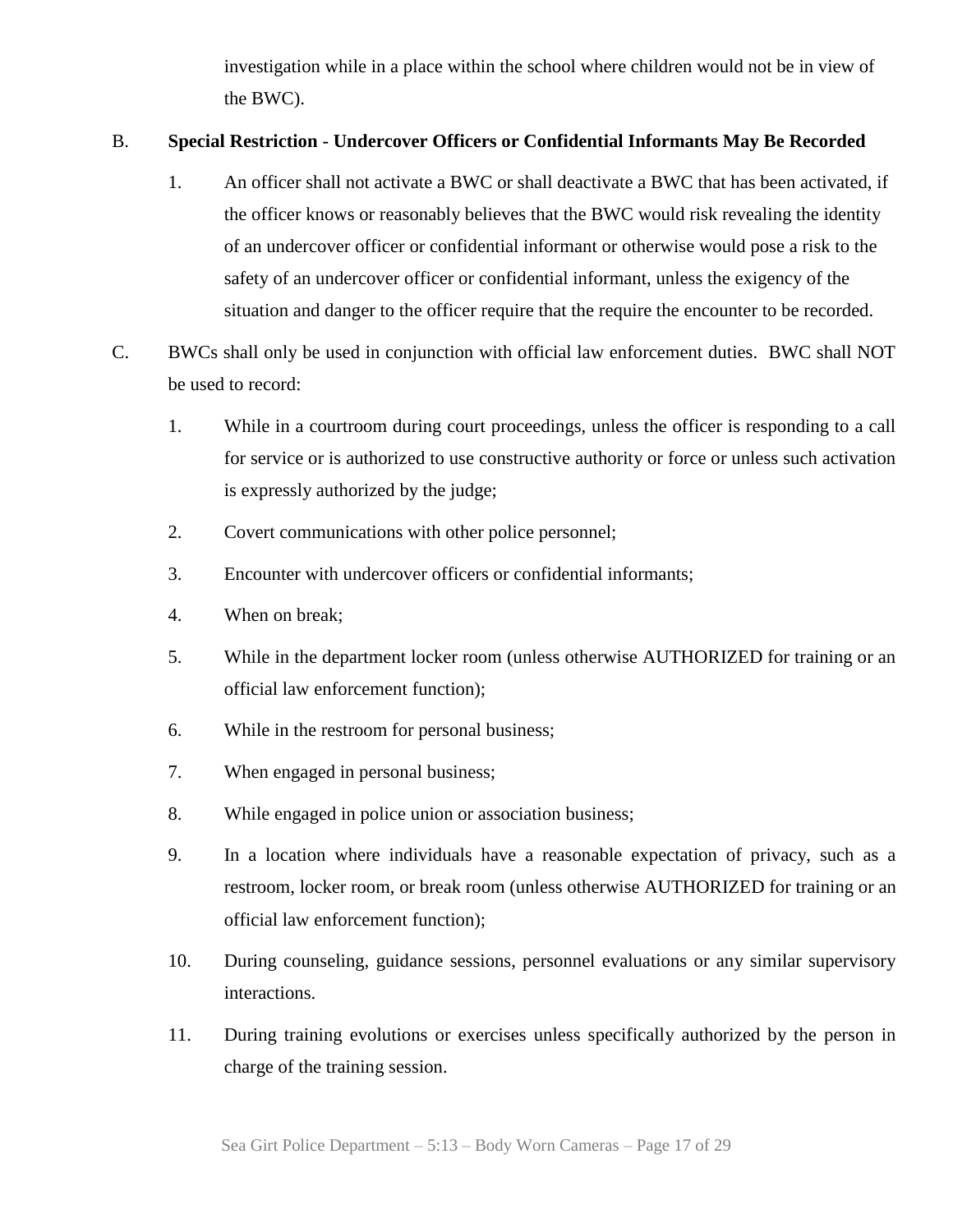D. Officers shall not be required to activate the BWC when engaged in conversations with individuals with whom the officer has a privileged relations (ie, spouse, attorney, minister, ect.).

## **XI. Control and Management:**

- A. All officers utilizing the BWC shall periodically, and no later than the end of each shift, download the contents of the unit by placing the unit in the designated transfer station. Each file downloaded shall contain information related to the date, BWC identifier, and assigned officer. The recordings should be labeled through tagging or using the properties available in the software to include, but not be limited to:
	- 1. Incident number;
	- 2. Type of incident;
	- 3. Assigned officer;
- B. Contents downloaded from BWCs are considered investigatory records of this agency and shall be maintained on the Watchguard file server and/or the EvidenceLibrary.com cloud based storage service and disposed of in accordance with New Jersey Bureau of Records Management records retention schedules.
	- 1. Except for recordings being stored for criminal, civil administrative proceedings, or evidentiary purposes, recordings shall be retained for a period of at least **180 days**.
	- 2. Recordings being stored for criminal, civil, or administrative purposes must be retained until the **conclusion of the case plus any retention period**.
	- 3. Recordings of an arrest that did not result in an ongoing prosecution, or records the use of police force, shall be kept until the expiration of the **statute of limitations** for filing a civil complaint against the officer or the employing law enforcement agency.
	- 4. BWC recordings shall automatically be retained for not less than **three years** if it captures images involving an encounter about which a complaint has been registered by a subject of the BWC recording.
	- 5. BWC recordings shall be retained for not less than **three years** if requested by:
		- a. The officer whose BWC made the recording, if that officer reasonably asserts the recording has evidentiary or exculpatory value; or
		- b. The officer who is a subject of the BWC recording, if that officer reasonably asserts the recording has evidentiary or exculpatory value; or

Sea Girt Police Department – 5:13 – Body Worn Cameras – Page 18 of 29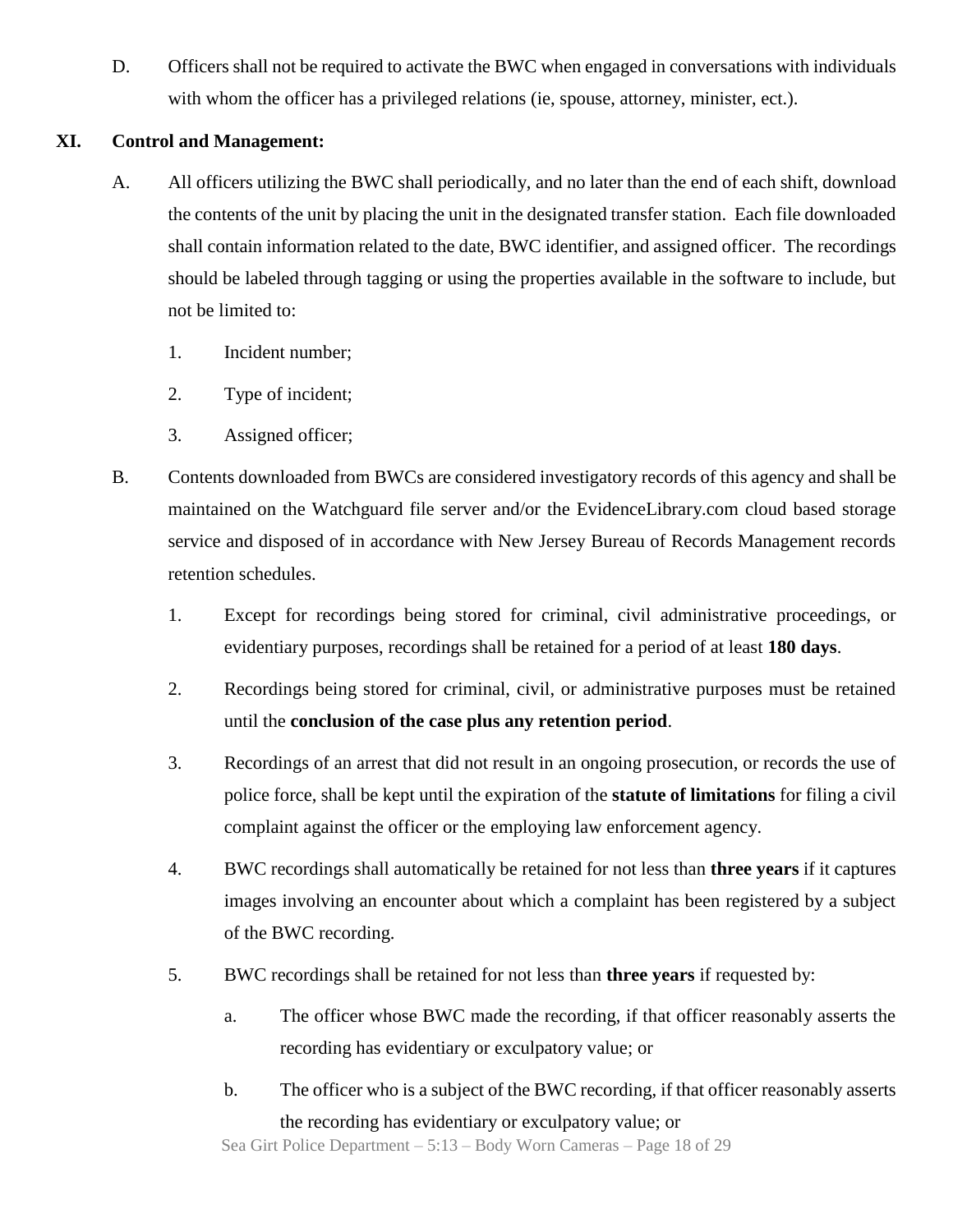- c. Any immediate supervisor of an officer whose BWC made the recording or who is a subject of the BWC recording, if that immediate supervisor reasonably asserts the recording has evidentiary or exculpatory value; or
- d. Any officer, if the BWC recording is being retained solely and exclusively for police training purposes; or
- e. Any member of the public who is a subject of the BWC recording; or
- f. Any parent or legal guardian of a minor who is a subject of the BWC recording; or
- g. A deceased subject's next of kin or legally authorized designee.
- h. NOTE: the member of the public, parent, or legal guardian, or next of kin or their designee shall be permitted to review the body worn camera recording in accordance with N.J.S.A. 47:1A-1 et seq. to determine whether to request a threeyear retention period.
- 6. When a BWC records an incident that is the subject of an administrative internal affairs complaint, the recording shall be kept pending final resolution of the internal affairs investigation, any resulting administrative action and required retention.
- C. Officers/employees shall not erase or in any other manner alter, tamper with, destroy, or conceal BWC recordings or remove or disable any camera. Officers/employees shall not instruct another to alter, tamper with, destroy, or conceal BWC recordings or remove or disable any camera. If an officer, employee, or agent fails to adhere to the recording or retention requirements contained in this general order or N.J.S.A. 40A:14-118.5 et seq., or intentionally interferes with a body worn camera's ability to accurately capture audio or video recordings.
	- 1. The officer, employee, or agent shall be subject to appropriate disciplinary action; and
	- 2. There shall be a rebuttable presumption that exculpatory evidence was destroyed or not captured in favor of a criminal defendant who reasonably asserts that exculpatory evidence was destroyed or not captured; and
	- 3. There shall be a rebuttable presumption that evidence supporting a plaintiff's claim was destroyed or not captured in favor of a civil plaintiff suing the government, a law enforcement agency, or a law enforcement officer for damages based on police misconduct if the plaintiff reasonably asserts that evidence supporting the plaintiff's claim was destroyed or not captured.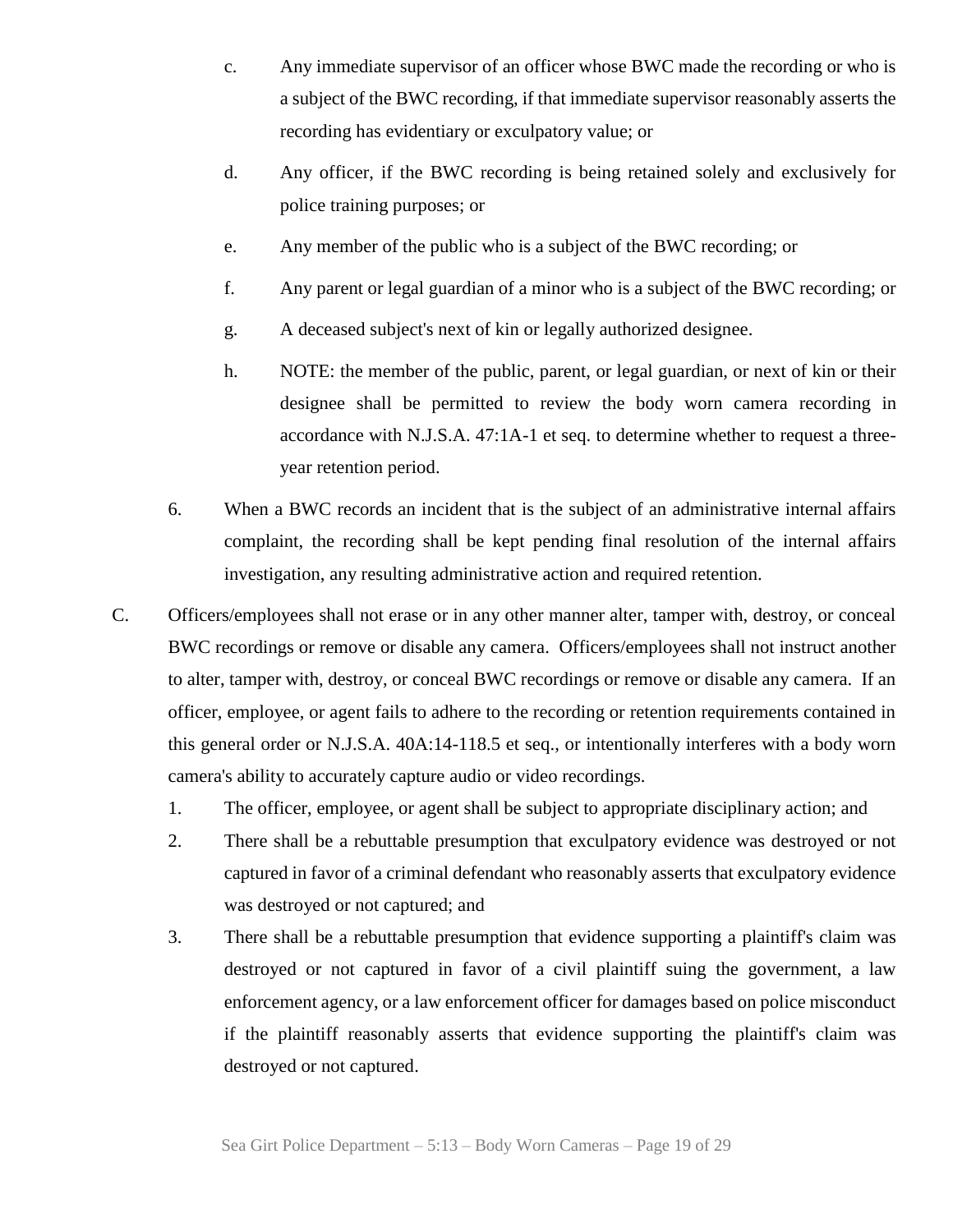- 4. Any recordings from a BWC recorded in contravention of N.J.S.A. 40A:14-118.5 et seq. or any other applicable law shall be immediately destroyed and shall not be admissible as evidence in any criminal, civil, or administrative proceeding.
- D. **Open public record requests** Only the following BWC recordings shall be exempt from public inspection:
	- 1. BWC recordings subject to a minimum three-year retention period solely and exclusively pursuant to the subsection XI.B.4 of this directive if the subject of the BWC recording making the complaint requests the body worn camera recording not be made available to the public.
	- 2. BWC recordings not subject to a minimum three-year retention period or additional retention requirements pursuant to subsection XI.B6 of this directive.
	- 3. BWC recordings subject to a minimum three-year retention period solely and exclusively pursuant to subsection XI.B of this directive.
	- 4. BWC recordings subject to a minimum three-year retention period solely and exclusively pursuant to subsection XI.B.5 of this directive if an officer, parent, or legal guardian, or next of kin or designee requests the body worn camera recording not be made available to the public.
- E. All images and sounds recorded by the BWC are the exclusive property of the agency. Accessing, copying, or releasing files for non-law enforcement purposes is strictly prohibited.
- F. The records supervisor or his/her designee shall notify the Monmouth County Prosecutor's Office within one business day upon receiving any subpoena, court order or OPRA request for a BWC recording before complying with it.
	- 1. The notification must contain the date the request was received, the deadline by which a response must be made, whether the agency intends to release or deny the request, and the justification for that decision.
	- 2. Provide the type of police action or activity depicted in the recording, including, but not limited to, whether the officer was involved in an investigative detention, an arrest, an interrogation of a suspect, a witness interview, a search, a protective frisk for weapons, or was using constructive or actual force.
	- 3. Indicate whether the recording is part of an ongoing criminal or internal affairs investigation or whether release of the recording potentially infringes upon a victim and/or juvenile privacy rights.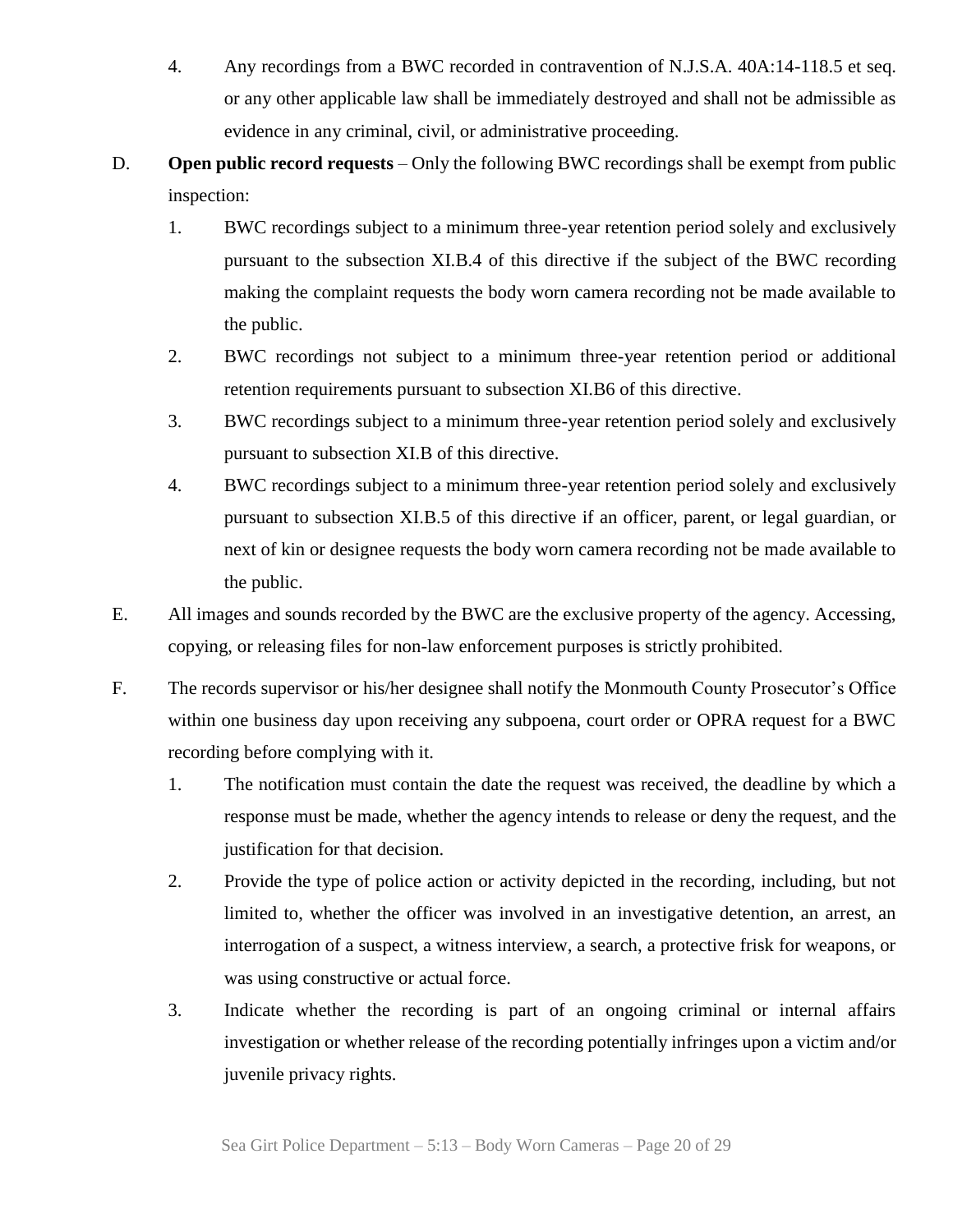- 4. The records bureau supervisor or his/her designee will receive an acknowledgement. If no further communication is received within 72 hours, the BWC administrator or his/her designee should respond to the request as deemed appropriate.
- 5. Pursuant to the Open Public Records Act (N.J.S.A. 47:1A-5c and N.J.S.A. 47:1A-5d), the department will apply service fees for any extraordinary expenditure of time and effort to accommodate a request. The service fees will be based upon the actual direct cost of providing the service or extraordinary time. If the requester objects to the fee, the request is closed and access to the records is not granted.
- 6. BWC footage requests, requiring a substantial amount of manipulation or programming of information technology, will be assessed a special service fee that shall be reasonable and shall be based on the cost for the labor cost of personnel providing the service, that is actually incurred for the programming, clerical, and supervisory assistance required, or both, if a request is for a copy of a record.
- 7. The fee will be based at the lowest hourly rate of the personnel authorized to review/redact/approve the request.
- 8. The records supervisor or his/her designee will provide the requestor an estimate before any copy is made.
- G. Copies of an event captured on BWCs will not be released to other criminal justice agencies other than the Monmouth County Prosecutor's Office, without the express permission of the Chief of Police or designee.

# **XII. "TAGGING" Events**

- A. When the BWC is activated, officers are encouraged to provide narration where practical, appropriate, and safe to do so, in an effort to augment the value of the recording and to provide clarity for the viewer.
	- 1. Officers may audibly "tag" significant events during the recording to provide details of the segment.
	- 2. Manufacturer's software allow electronic "tags" or marks can be used to mark significant events for easy reviewing and retrieval at a later date or to provide details of the marked segment.
- <span id="page-20-0"></span>B. **Special privacy or safety issues** – BWC recording that may raise special privacy or safety issues shall be "tagged" to include, but not limited to: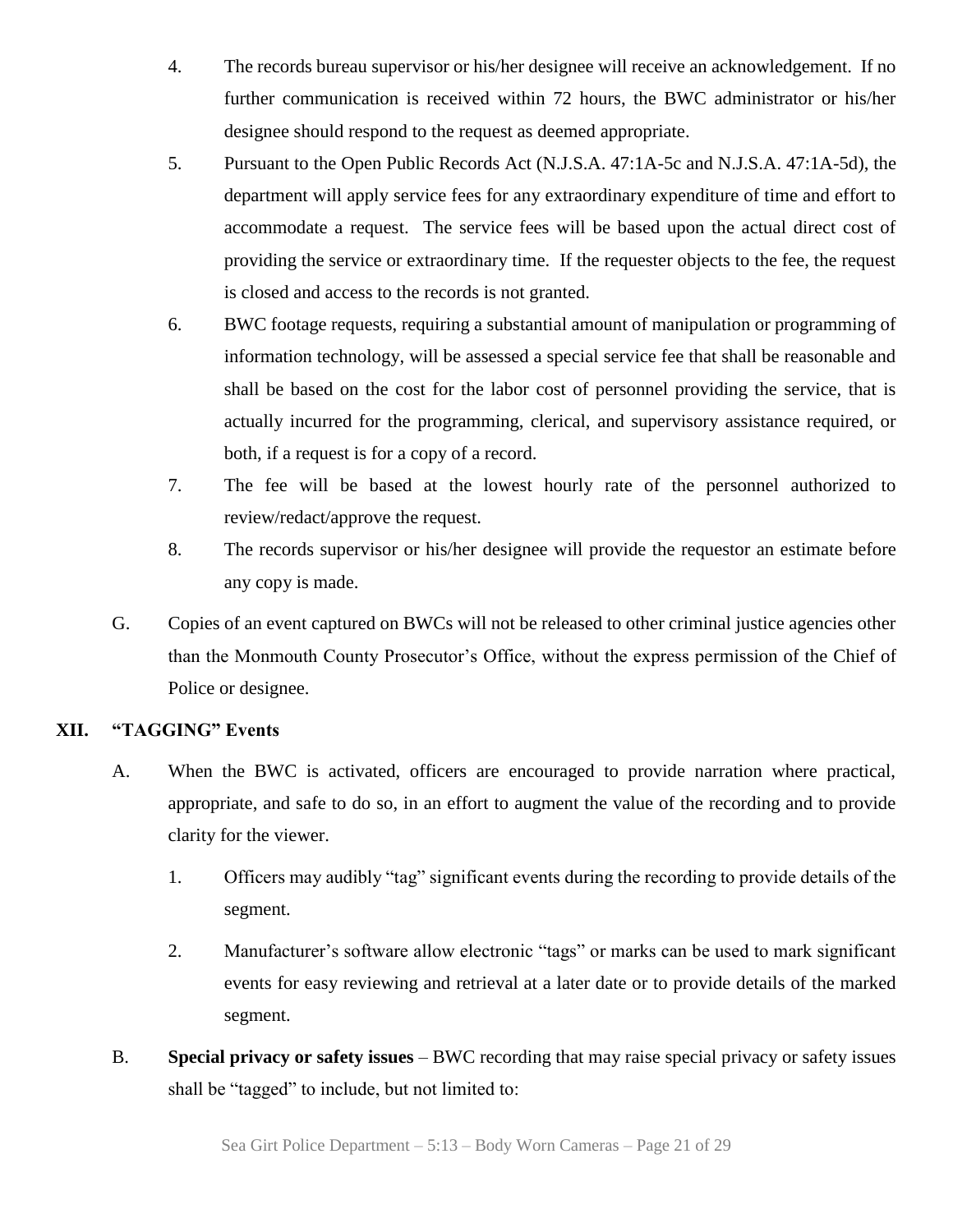- 1. Captures a law enforcement incident, as defined in New Jersey Attorney General Directive 2019-4:
	- a. Any use of force by a law enforcement officer resulting in death or serious bodily injury.
	- b. Any use of deadly force (including the discharge of a firearm) by a law enforcement officer, regardless of whether such force resulted in injury.
	- c. The death of any civilian during an encounter with a law enforcement officer; and
	- d. The death of any civilian while in the custody of law enforcement.
- 2. Captures the image of a victim of a criminal offense; or
- 3. Captures the image of a juvenile; or
- 4. Were made in a residential premise (e.g., a home, apartment, college dormitory room, hotel/motel room, etc.), a school or youth facility, a healthcare facility or medical office, a substance abuse or mental health treatment facility, or a place of worship; or
- 5. Captures a conversation with a person whose request to deactivate the BWC was declined; or
- 6. Captures a special operations event or execution of an arrest and/or search warrant where confidential tactical information may have been recorded; or
- 7. Captures the image of an undercover officer or confidential informant; or
- 8. Captures the screen of a law enforcement computer monitor that is displaying confidential personal or law enforcement sensitive information.

#### **XIII. Access and Use of BWC Recordings**

- A. BWC recordings shall not be divulged or used for any commercial or other non-law enforcement purpose.
- B. No law enforcement officer or civilian employee of this agency shall access, view, copy, disseminate, or otherwise use a BWC recording except for an official purpose as specified in this section. Access to and use of a stored BWC recording is permitted only:
	- 1. **Except as specified below in section XIII.C**, officer may access their **own** BWC recording to assist them in preparing their police report.
	- 2. When relevant to and in furtherance of a criminal investigation or prosecution;

Sea Girt Police Department – 5:13 – Body Worn Cameras – Page 22 of 29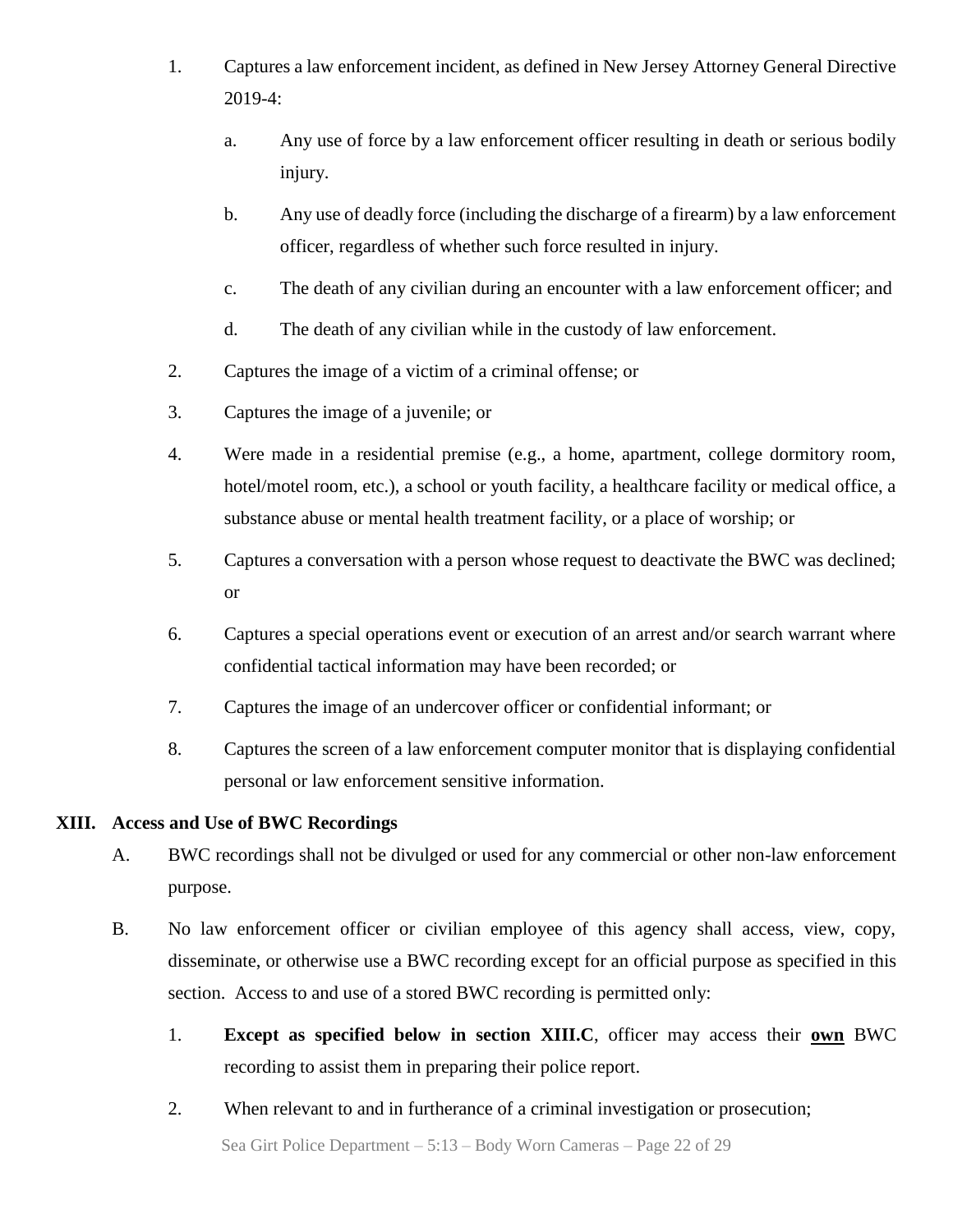- 3. When relevant to and in furtherance of an internal affairs investigation;
- 4. When relevant to and in furtherance of a management review process to identify circumstances indicating possible police misconduct or to determine the existence of a pattern or practice of possible misconduct;
- 5. When relevant to a supervisor's review of an officer's actions as part of the supervisory process authorized by the agency;
- 6. To show to a civilian who intends to file a complaint against an officer to demonstrate what actually occurred during the encounter so that the person can make an informed decision whether to file the complaint;
- 7. To comply with the State's discovery obligations in prosecutions pursuant to the Rules of Court;
	- a. Such request must be specific and on the proper instrument, i.e., subpoena, discovery request, etc.
	- b. Only those portions of the recording pertinent to the request shall be forwarded.
	- c. This agency reserves the right to redact video/audio as applicable by law.
		- a. NOTE: when providing discovery in a domestic violence matter, ensure that the recording is reviewed prior to release to verify that there is no confidential information that should be redacted.
		- b. This confidential information includes, but is not limited to, the location where the victim is being sheltered or contact phone numbers for those assisting the victim, etc.
	- d. All requests for copies or review of BWC recordings are subject to the fee requirements of the prevailing ordinance.
	- e. Advise the attending assistant prosecutor at the Monmouth County Prosecutor's Office when releasing any BWC recordings for discovery in a criminal matter under its jurisdiction. Ensure that the MCPO receives a copy.
	- f. Advise the municipal prosecutor when releasing any BWC recordings in matters under the jurisdiction of the municipal court. Ensure that the municipal prosecutor receives a copy.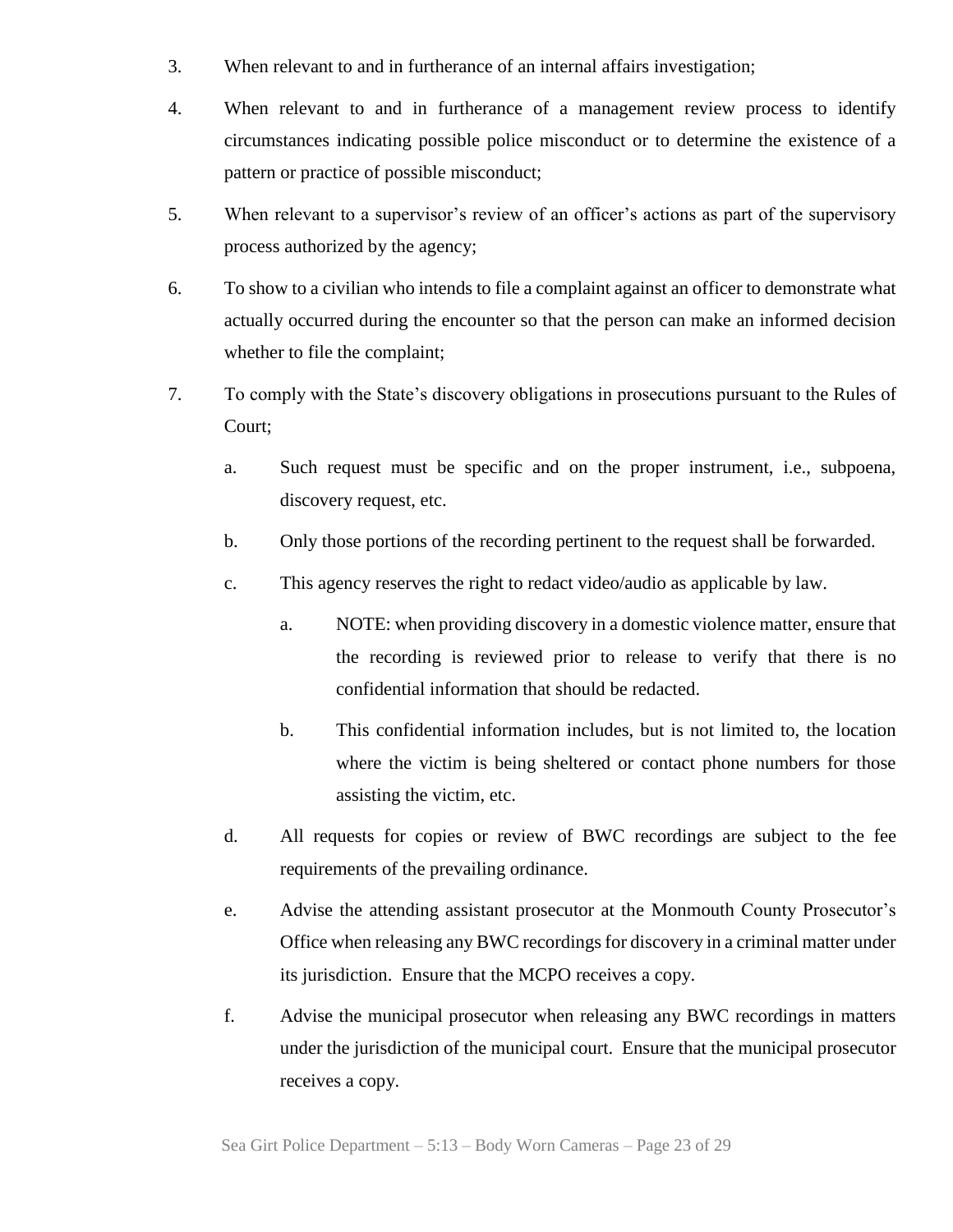- g. Contact the borough attorney before releasing any BWC recordings in civil matters when this township, police department, or any officer/agent of the borough is the subject of a tort/civil claim. If authorized for release under discovery, ensure that the township attorney/solicitor receives a copy.
- 8. To show or disseminate the recording to a civilian or a non-law enforcement entity, or to disseminate it to the public, where the County Prosecutor or designee, or Director of the Division of Criminal Justice or designee, determines that disclosure to that particular person/entity or the public is warranted because the person's/entity's/public's need for access outweighs the law enforcement interest in maintaining confidentiality;
- 9. For training purposes, provided that the recording is edited so that the identity of individuals depicted in the recording cannot be determined by persons viewing the training video unless the depicted individuals have consented to the recording being used for training purposes;
	- a. Note: consent is not required from Sea Girt police officers appearing in the recording.
- 10. To conduct an audit to ensure compliance with this Policy and a department's policy, standing operating procedure, directive, or order promulgated pursuant to this Policy to include for use as proofs in the agency's accreditation program;
- 11. To enhance officer and public safety by providing intelligence information in preparation for a raid/warrant execution (e.g., by providing information about the layout of a premises to be searched), when such use is approved by the County Prosecutor or designee, or the Director of the Division of Criminal Justice or designee; or
- 12. Any other specified official purpose where the County Prosecutor or designee, or Director of the Division of Criminal Justice or designee, finds in writing that good and sufficient cause exists to authorize access to a particular BWC recording.
- C. **Access Restrictions –** No officer may access any BWC recording to assist in preparing a police report in the following circumstances:
	- 1. Officer Involved use of force incidents where the officer knows or should know that the use of force resulted in significant or servious bodily injury or death; or
	- 2. Incident which involves the discharge of a firearm or any other use of deadly force by the law enforcement officer; or

Sea Girt Police Department – 5:13 – Body Worn Cameras – Page 24 of 29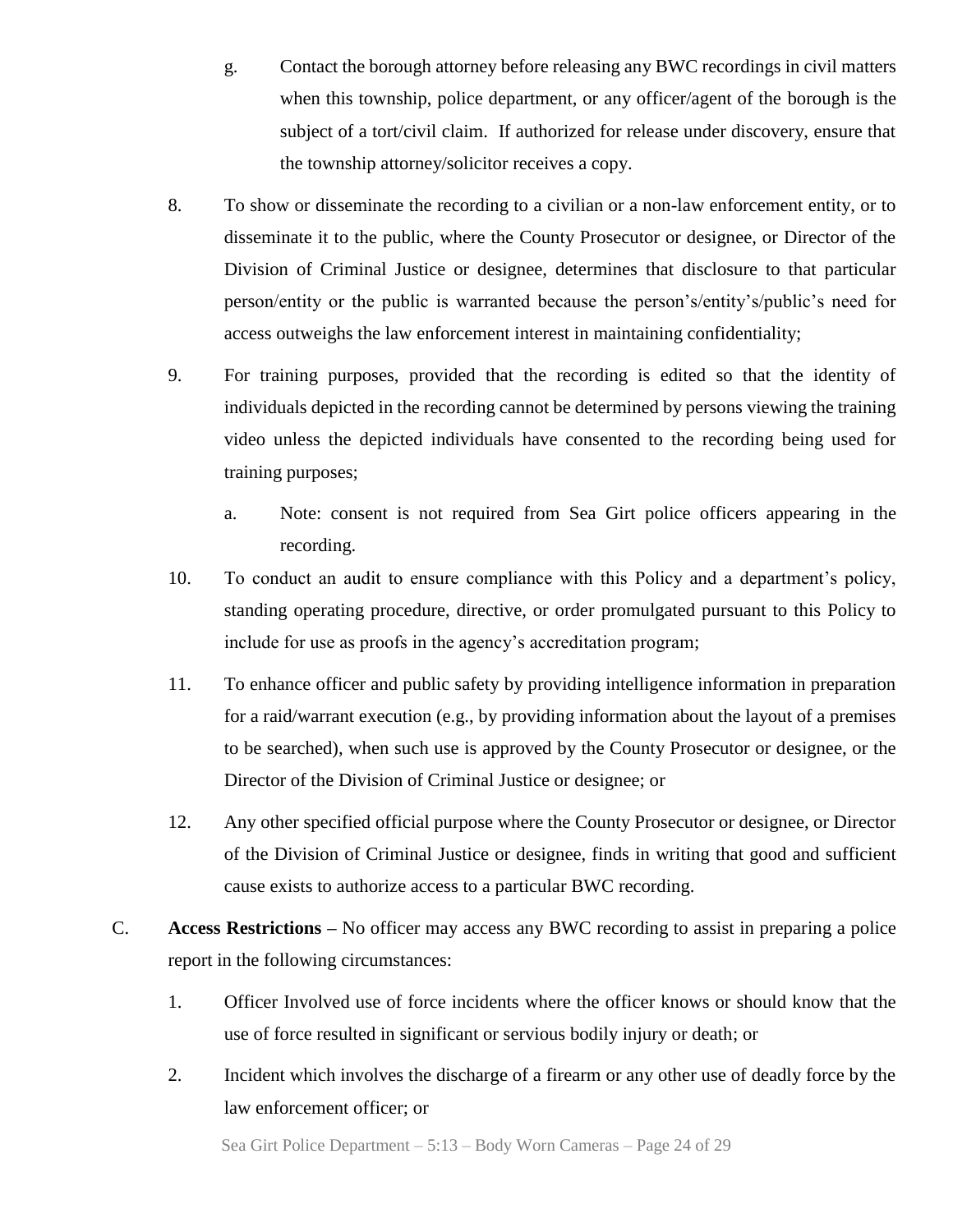- 3. The incident involves the death of a person while in law enforcement custody; or
- 4. The incident involved the death of a person during an encounter with alaw enforcement officer; or
- 5. An incident that the officer knows or has been advised is or will be the **subject of an internal affairs complaint** relating to the officer's use of force, bias, or dishonesty; or
- 6. An incident that the officer knows or has been advised is or will be the **subject of a citizen complaint** relating to the officer's use of force, bias, or dishonesty.
- 7. NOTE: nothing in this subsection is intended to prevent officers from considering, reviewing, or receiving an accounting of such BWC recording after the creation of any required initial reports, statements, and interviews regarding the recorded event. The events noted above cannot be accessed or viewed without the expressed permission of the assistant prosecutor or deputy attorney general supervising the investigation. Force incidents that are under investigation in accordance with Attorney General Law Enforcement Directive 2019-4 require permission from the assistant prosecutor or deputy attorney general supervising the investigation.
- D. Officers reviewing a recording after completion of their initial report and wishing to add any additional information to the initial report can submit a supplemental report detailing their renewed recollection after supervisory approval. **UNDER NO CIRCUMSTANCES**, shall officers or supervisors change or modify the initial report.
- E. Whenever an officer reviews or receives an account of a BWC recording prior to the creation of any report, statement, or interview, the officer shall acknowledge reviewing or receiving an account of the BWC recording either verbally or in writing within each such report, statement, or interview. The officer shall document each BWC recording which was reviewed and the date of the review. If the officer receives an accounting of the recording, the officer shall document the name of the person who provided the account along with the date of the accounting and the recording which which an account was made.
- F. To ensure the integrity of an investigation, no civilian or law enforcement witness, including principals in the investigation, shall be given access or view a BWC recording of the incident without the express prior approval of the investigator.
- G. Citizens shall not be allowed to review the recordings at the scene. Officer complaints shall be handled in accordance with the Internal Affairs directive. All other requests to view and or obtain

Sea Girt Police Department – 5:13 – Body Worn Cameras – Page 25 of 29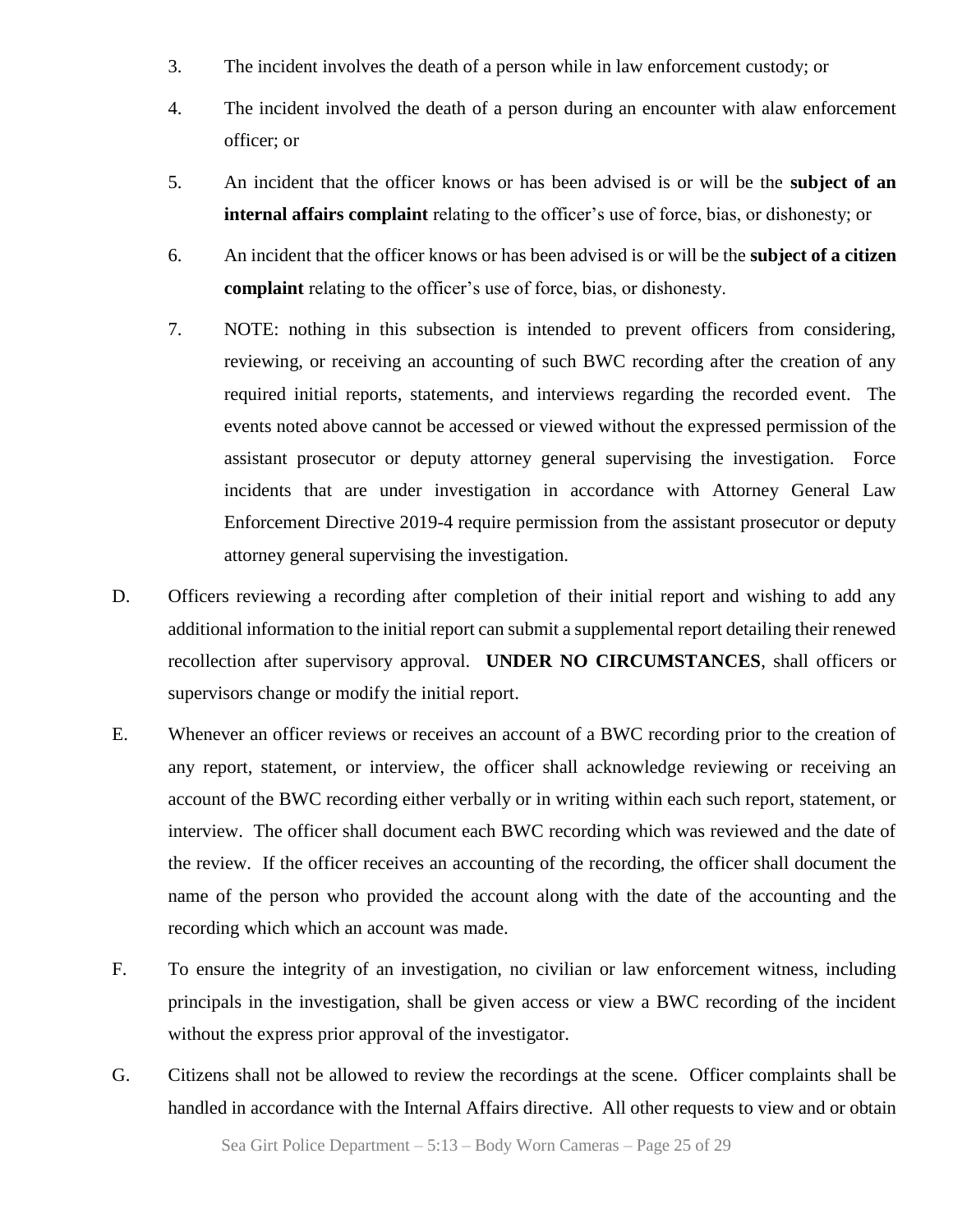footage by the public shall be handled in accordance with the records directive or the Open Public Records Act.

- H. A BWC recording of a substance abuse and treatment facility shall not be accessed, viewed, copied, disseminated, or otherwise used without first obtaining the permission of the Monmouth County Prosecutor or designee, or the Director of the Division of Criminal Justice or designee.
- I. Software provided by the manufacturer shall allow access to recording stored on the secure server. This software is designed to allow the ability to locate and retrieve all recordings associated with a specific incident/event, investigation, case, or criminal charge. Officers should ensure all recording are property tagged to ensure easy retrieval in through the software system.
- J. The software providing access to the recording keeps an electronic log of all accessing of the system and all activity of a user who is accessing the system while they are logged in. The system shall record:
	- 1. The date and time of access;
	- 2. The specific BWC that was/were accessed;
	- 3. The officer or civilian employee who accessed the stored BWC recording;
	- 4. The person who approved access, where applicable, and
	- 5. The reason(s) for accessing.
- K. All recordings are maintained within the BWC system in the BWC's software and are authenticated by an internal audit program with the BWC system.
- L. Authorized users having access to video recordings shall do so using the software with their username and password only. Sharing of usernames, passwords, or allowing another to access the system with another's credentials is strictly prohibited.

#### **XIV. System Administration**

- A. The Chief of Police shall appoint a system administrator(s) BWC equipment whose duties shall include maintaining the system and procedures to ensure the integrity and proper handling and storage of all BWC recordings.
- B. All access to the BWC system shall be audited according to the Records and Field Reporting policy (SGPD 5:5) to ensure that only authorized users are accessing the data for legitimate and authorized purposes.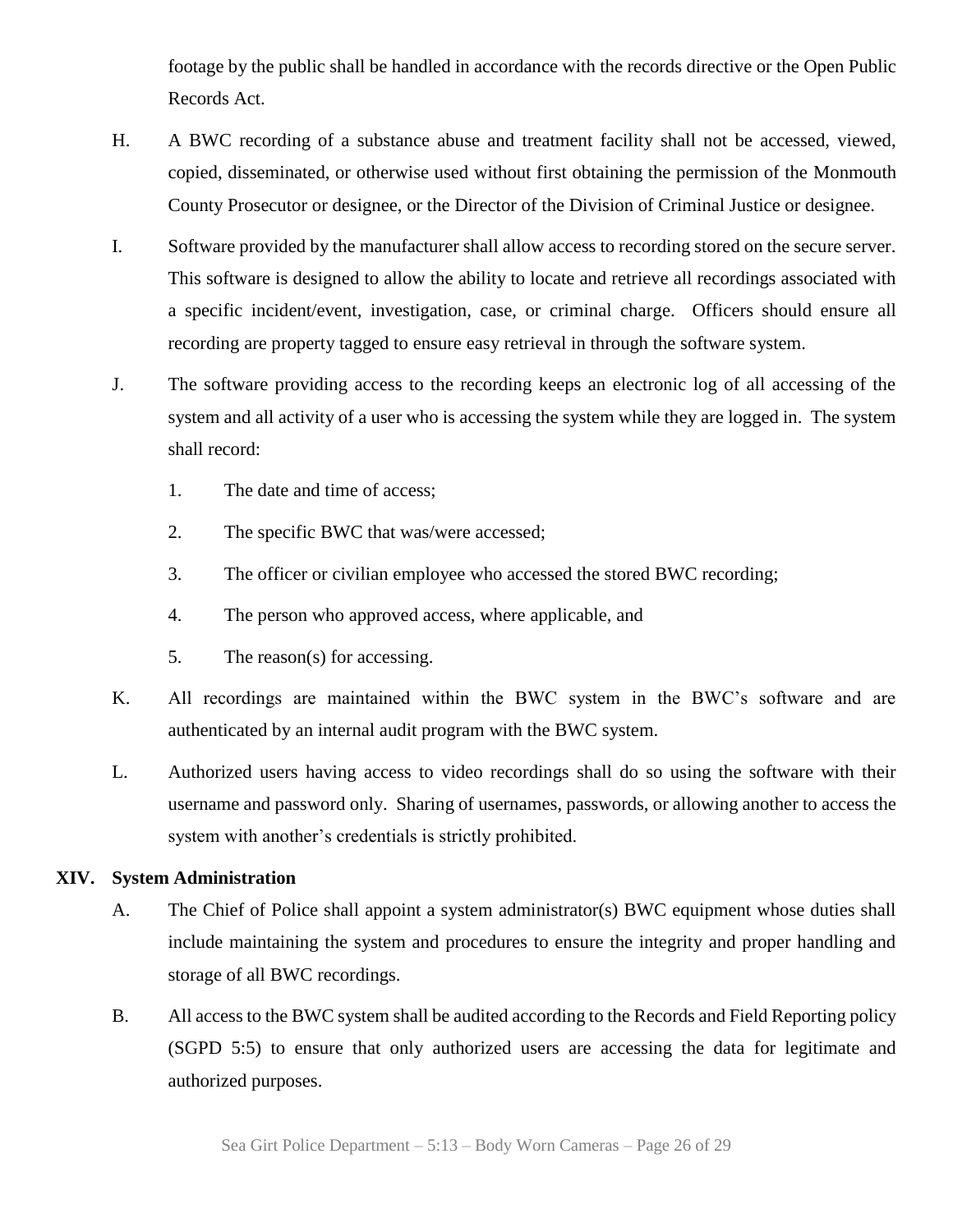C. Law enforcement officers shall inform their supervisor of any recordings that may be of value for training purposes. Recordings from BWCs may be shown for training purposes upon completion of a criminal case. All such use shall be pursuant to the written authority of the Chief of Police. Law enforcement officers shall be provided with at least thirty (30) days' notice if recordings intended for use for training purposes were either made by them or captured their image or voice. All BWC recordings used for training purposes must be edited so that the identity of individuals depicted in the recordings cannot be determined by persons viewing the recordings unless the depicted individuals have consented to the recording being used for training purposes.

#### **XV. SUPERVISORY REVIEW**

- A. Supervisory personnel shall ensure that law enforcement officers under their command equipped with BWC devices utilize them in accordance with the policy and procedures defined therein.
- B. The Chief of Police shall designate personnel who are responsible for the periodic and random reviewing of non-evidential BWC events in an effort to ensure the equipment is operating properly, to assess officers' performance and adherence to written directives and established professional standards, and to identify other training needs.
- C. In order to maintain fairness in the selection of videos reviewed, the designated personnel shall create a list of randomly selected individual law enforcement officers to observe.
- D. Upon completion of the periodic review, the designated personnel shall prepare a special report documenting any positive or negative activities observed. This should include any recommendations for training and/or discipline resulting from the observations.
- E. The Internal Affairs Unit shall retain all special reports generated in accordance with this policy and a copy will be forwarded to the Chief of Police for review.
- F. Separate from the above-mentioned periodic review of randomly selected officers, the Chief of Police/CEO or Internal Affairs Commander may review specific BWC footage if circumstances arise that requires an investigative effort to commence.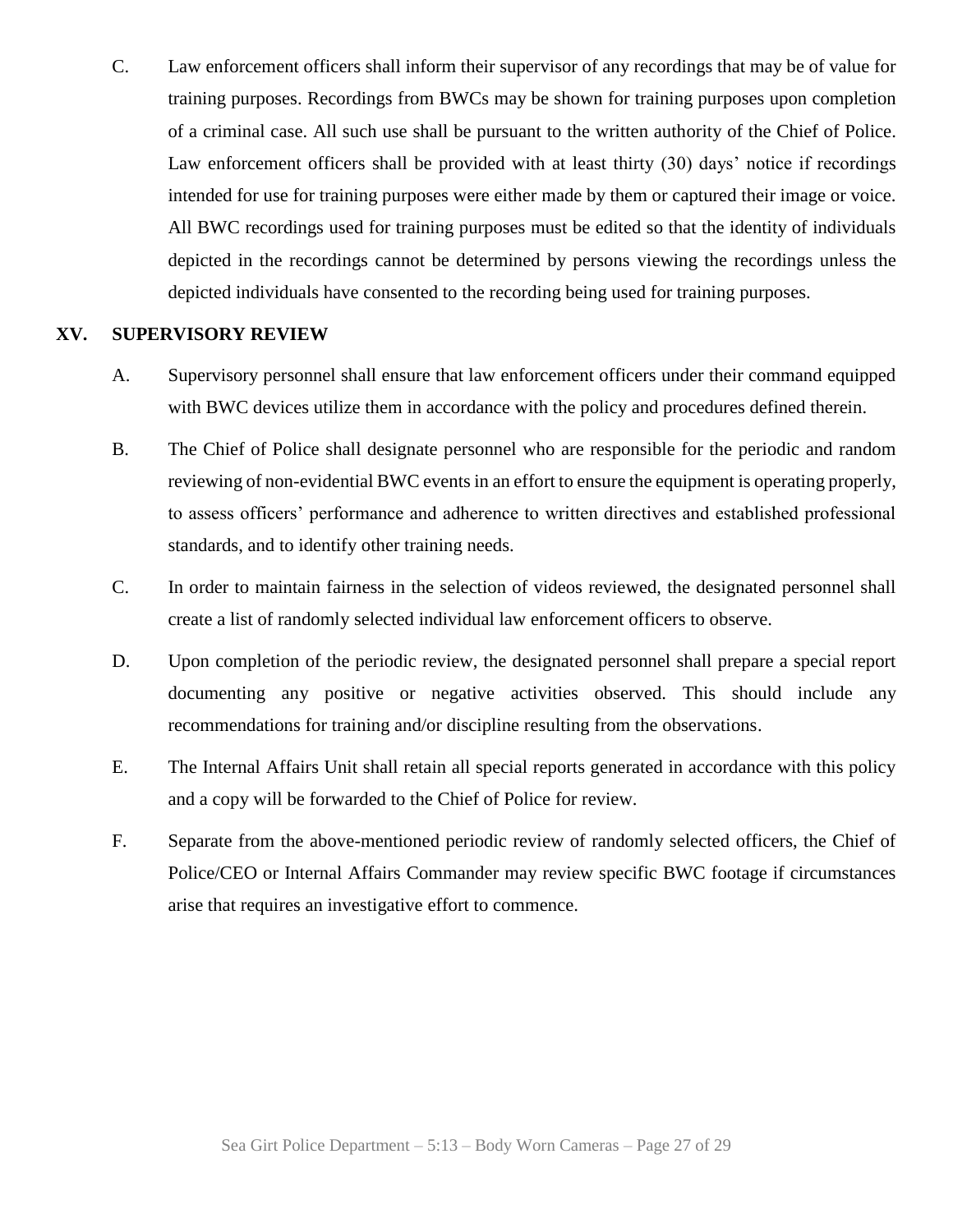#### **APPENDIX A**

### **The Sea Girt Police Department authorizes the following body worn camera and equipment:**

Watch Guard Digital Vista Model HD Wearable Camera. (6 hour, 32 GB)

Watch Guard Digital Vista Model HC Extended Capacity Wearable Camera. (9 hour, 32 GB)

Vista HD Locking Magnetic Chest Mount

Vista HD Adjustable Chest Strap

Vista HD Rotatable Shirt Clip

Motorola Model V300 Wearable Camera Motorola Magnetic Chest Mount Motorola Shirt Clip